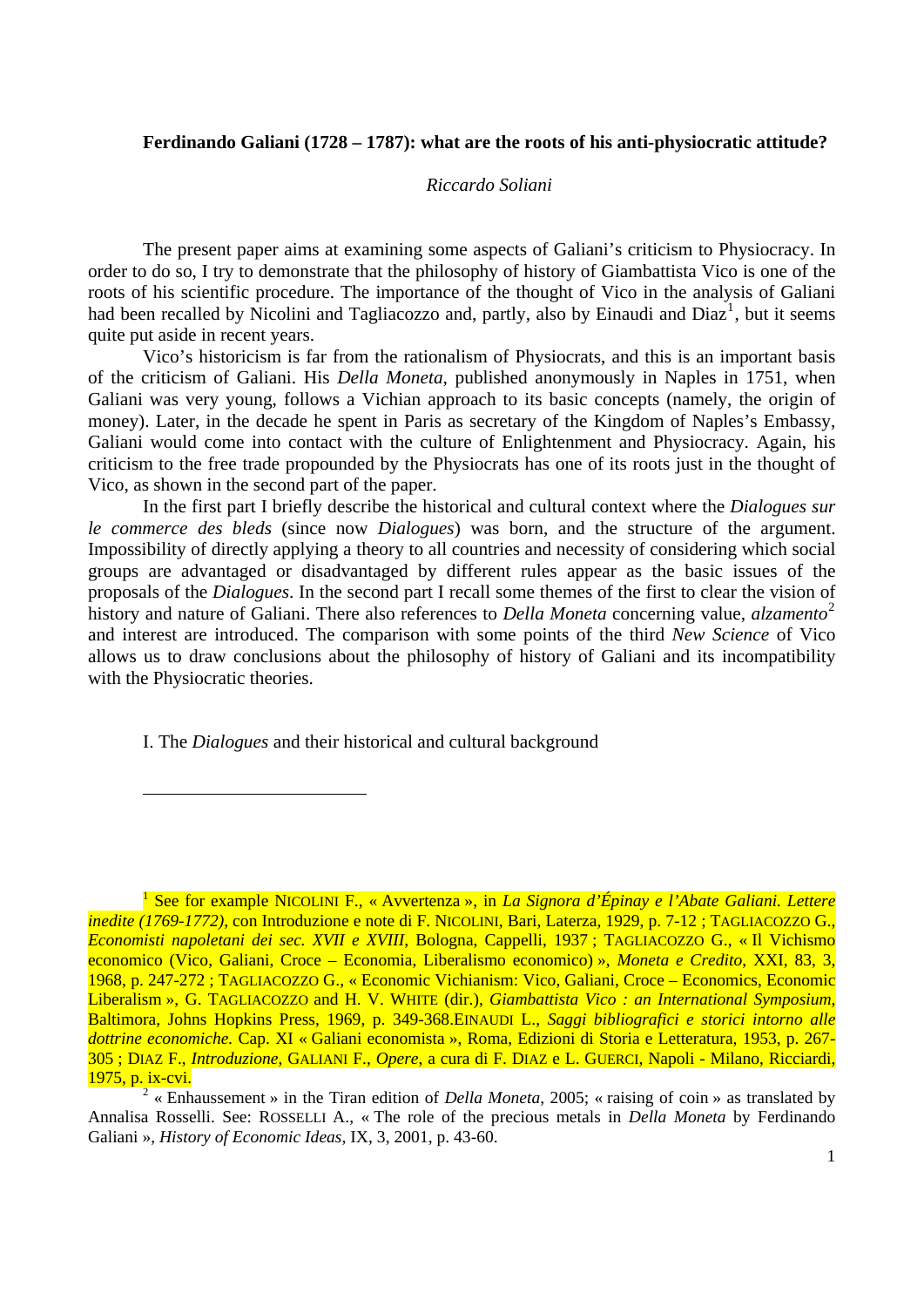### I.1 Genesis and publication of the *Dialogues*

l

In January 1759 Tanucci appoints Galiani as Secretary of the Embassy of the Kingdom of Naples in Paris, where he would remain for ten years. The *Dialogues* were written between November 1768 and June 1769. Galiani, called back in Naples, left Paris on 30 June. In the meanwhile he wrote the Eighth Dialogue. The Ninth was never published, perhaps never written<sup>[3](#page-1-0)</sup>. The manuscript was revised by Diderot and M.e d'Epinay, protected by the lieutenant de police Sartine, who partly modified the text<sup>[4](#page-1-1)</sup>. In December 1769 Terray took the place of Maynon d'Invault as *Contrôleur général* and Sartine gave the permission of publishing the *Dialogues*, printed by Merlin in Paris, even though « Londres » is indicated. The book enjoyed an immediate success and three releases.

The period of preparation of the book, and the debate about it, cover a time span from the Neapolitan famine of 1763-64 to the crowning of Louis XVI (1774) and the coming of Turgot, followed by the *guerre des farines* and the *disgrace de Turgot* (1776).

Interestingly, in the previous years Galiani, in accordance with the more advanced culture, is favourable to the free trade. In a letter to Tanucci of 25 July 1764, a few days after its official enforcement, he comments the *Edit* by de l'Averdy which establishes the international free trade of grain<sup>[5](#page-1-2)</sup>. He writes that in France the truth has been recognized: the only defense against famine is the free trade, which enhances farming. The free export of grain from France will damage the commerce of Naples, if the Kingdom does not try to copy it. Also in the *Memoria* of the end of 1765 *Storia dell'avvenuto sugli editti del libero commercio de' grani in Francia promulgati nel*  17[6](#page-1-3)3 e 1[7](#page-1-4)64<sup>6</sup> and in two others letters to Tanucci (21 September 1767; 2 November 1767<sup>7</sup>) he discusses about the persistent good effect in France of freedom in agriculture and bakery. In the *Memoria* he singles out the dispute between the *intendenti*, who were losing their privileges and rents, and the *Parlaments*, whose deputies often were *proprietaires* damaged by regulation. In the

<sup>3</sup> DIAZ F., *Filosofia e politica nel Settecento francese*, Torino, Einaudi, 1962, p. 413.

<span id="page-1-1"></span><span id="page-1-0"></span><sup>4</sup> NICOLINI F., « Introduzione », in GALIANI F., *Dialogues sur le commerce des bleds. Giusta l'editio princeps del 1770,* con appendici illustrative di F. NICOLINI, Milano-Napoli, Riccardo Ricciardi, 1959, p. ixxxix ; KLOTZ G., « La question des blés en France au dix-huitième siècle: Galiani, critique des Physiocrates », *Il Pensiero Economico Italiano*, VIII, 2, 2000, p. 157.

<span id="page-1-2"></span><sup>5</sup> See GALIANI F., *Lettere di Ferdinando Galiani al Marchese Bernardo Tanucci*, pubblicate per cura di Augusto Bazzoni, Firenze, presso Gio. Pietro Vieusseux, 1880, p. 124. The letter is quoted also in DIAZ F., *Introduzione*, GALIANI F., *Opere*, a cura di F. DIAZ e L. GUERCI, Napoli - Milano, Ricciardi, 1975, p. xlix-l, but Diaz cites with the date 25 June 1764, that is a few days before before such an enforcement. The *Edit* was written with the collaboration of Trudaine de Montigny, Turgot and Dupont. It was registered at the Parliament of Paris on 18 July 1764. The previous year, on 25 May 1763, the *Contrôleur général* Bertin had liberalized the domestic trade of grain. In the same years Naples was fiercely affected by the famine. See FACCARELLO G., « Galiani, Necker and Turgot: a debate on economic reform and policy in eighteenthcentury France », G. FACCARELLO *Studies in the history of French political economy*, London and New York, Routledge, 1998, p. 122.

<span id="page-1-4"></span><span id="page-1-3"></span><sup>6</sup> Now in GALIANI F., *Dialogues sur le commerce des bleds*, *Giusta l'editio princeps del 1770, op. cit.,*p. 315-322.

<sup>7</sup> See GALIANI F., *Opere*, *op. cit.*, p. 933-936 and p. 943-946 respectively.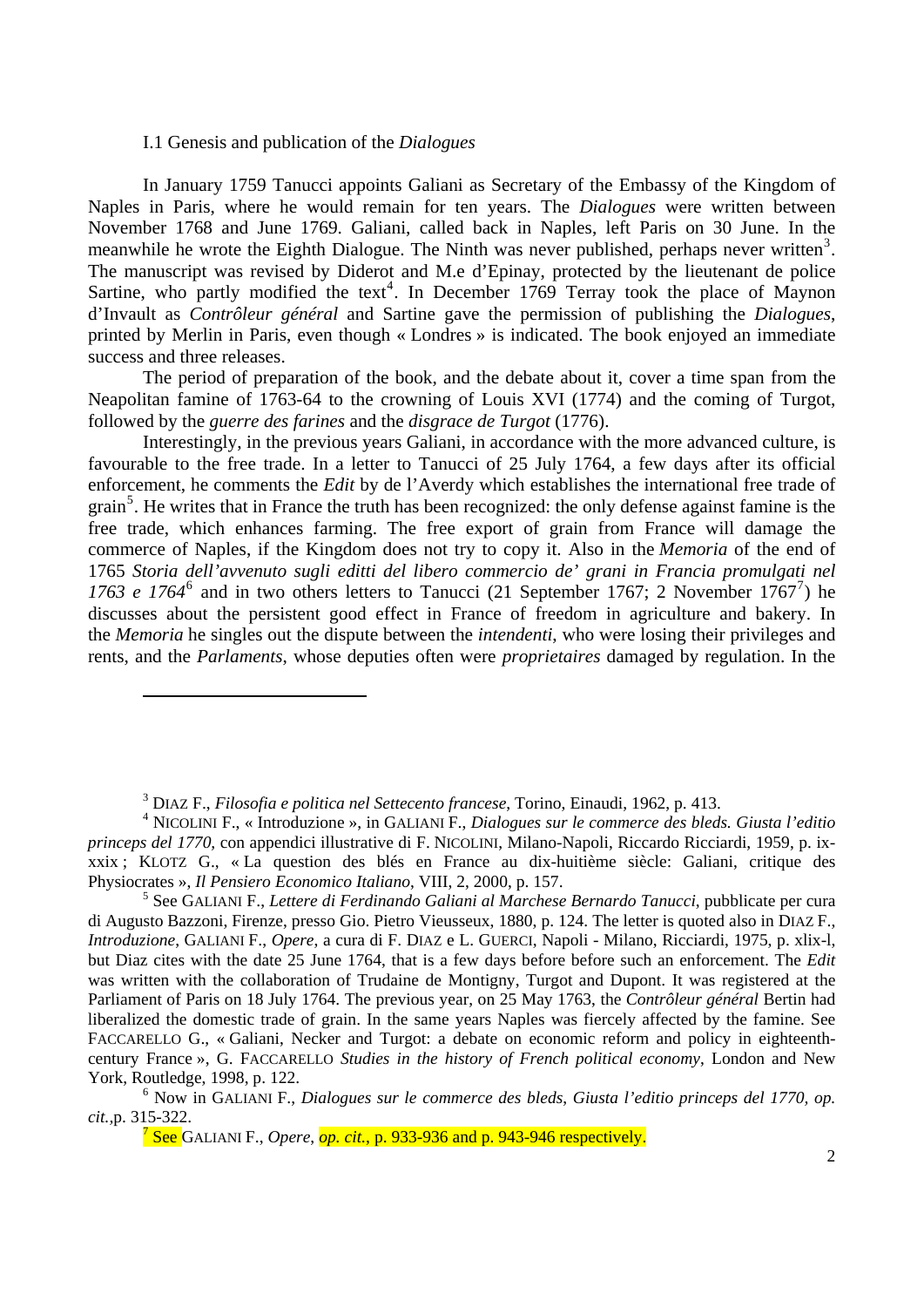letters he says that the rules in France are the best, just as in Naples are the worst (21 September 1767); and notes that in France the hoarders who buy from farmers to sell to bakers with enormous profit have disappeared (2 November 1767).

His positive vision of the free trade would clash against facts. Indeed the liberalization, begun in 1763-64<sup>[8](#page-2-0)</sup>, failed in 1768-6[9](#page-2-1)<sup>9</sup>, just when Galiani was working on the *Dialogues*, and would have been reproposed by Turgot, with the known result<sup>[10](#page-2-2)</sup>.

Not only was liberalization a strategy of political economy, but also it engendered a paramount process of socioeconomic and intellectual change: subsistence was no longer public matter, and uncertainty and insecurity could begin to spread. The opposition came from the side of « intendenti », and also from many merchants and landlords afraid of novelties. French *Parlaments* were divided: several of them were part of the liberal lobby, whereas many others (e. g. Paris and Rouen) were against, since feared riots after the abolition of the « magazzini di abbondanza » (warehouses managed by public authorities, where the grain was stored and sold at administered price). Between 1765 and 1768, due to the bad climate there was a dearth of grain, prices soared, real wages and employment dropped, and popular rage bursted out. The famine plot persuasion, due also to the assistance ensured to Paris (for which a special fund of king's grain had been constituted), undermined the confidence in public authorities until the fall of the ancien régime. On 22 December 1769 the moderate Terray became *Contrôleur général* and, even though he personally was not so far from liberal thesis, in 1770-1 he could not help abandoning liberalization<sup>[11](#page-2-3)</sup>.

### I.2 The debate on the free trade in the period of *Dialogues*

The debate is really complex. Initially, even Diderot defends the free trade. In 1767 he reads *L'Ordre naturel et essentiel des sociétés politiques* of Le Mercier de la Rivière and appreciates it very much<sup>[12](#page-2-4)</sup>. In two letters to Falconet in 1767-8, Diderot maintains that le Mercier de la Rivière is « apôtre de la propriété, de la liberté et de l'évidence » and will be an invaluable collaborator of the

<span id="page-2-0"></span><sup>&</sup>lt;sup>8</sup> The liberal laws of 1763-64 have been considered « among the most daring and revolutionary reforms attempted in France before 1789. [...] The royal government [...] proclaimed [*de facto*] that subsistence was no longer its overriding responsibility » (KAPLAN S. L., *Bread, Politics and Political Economy in the Reign of Louis XV*, The Hague, M. Nijhoff, 2 vols., 1976, p. xxvi).

<span id="page-2-1"></span><sup>&</sup>lt;sup>9</sup> However, according to Diaz the *Edits* of 1763-64 had been quite bereaved of effective contents. This would weaken even the political relevance of the controversy between Galiani and the Physiocrats. See DIAZ F., *Introduzione*, *op. cit*, p. 395-411.

<span id="page-2-2"></span><sup>10</sup> VERSINI L., « Introduction à *Apologie de l'abbé Galiani* », DIDEROT D., *Oeuvres*. *Tome iii<sup>e</sup> : Politique*, Paris, Robert Laffont, 1995 p. 119. These facts are mentioned also in *Jacques le fataliste* by Diderot.

<span id="page-2-3"></span><sup>&</sup>lt;sup>11</sup> KAPLAN S. L., *Bread, Politics and Political Economy in the Reign of Louis XV, op. cit., p. xxvi*xxx. See also: KAPLAN S. L., *Le complot de famine: histoire d'un rumeur au XVIIe siècle*, Paris, Librairie Armand Colin, 1982, p. 39-43; VERSINI L., « Introduction à Apologie de l'abbé Galiani », *loc. cit..* <sup>12</sup> Indeed, it was the work by Le Mercier that raised Diderot's interest in political economy. See

<span id="page-2-4"></span>MINERBI M., « Diderot, Galiani e la polemica sulla Fisiocrazia », *Studi Storici*, 14, 1, 1973, p. 147, n. 4, where a letter to Damilaville sent in June or July 1767 is quoted.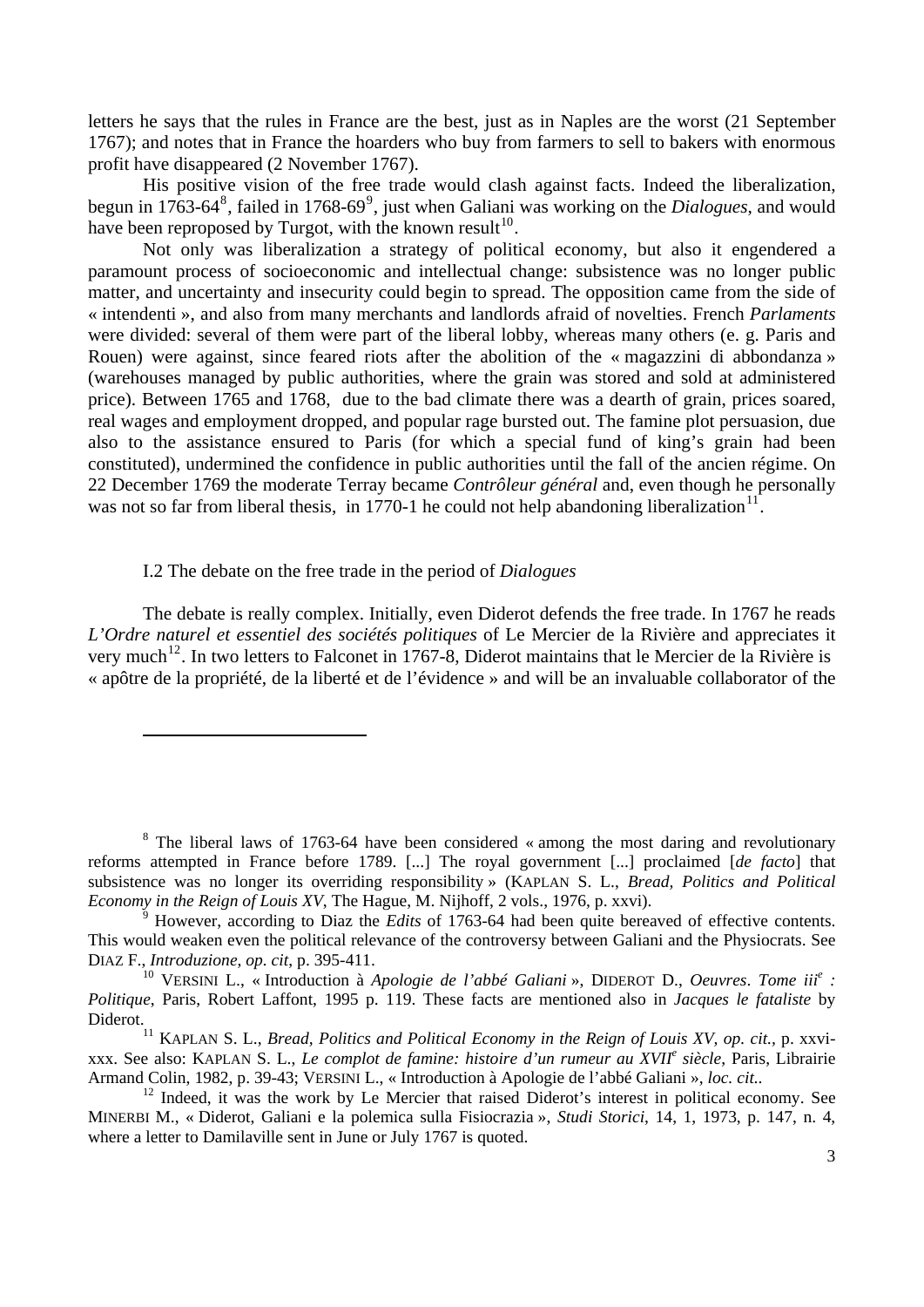tsarine Catherine II in Russia, where he is going<sup>[13](#page-3-0)</sup>, but he criticizes the other Physiocrats, defined « missionaires enthousiastes à qui le zèle indiscret aura fait dire force inepties<sup>[14](#page-3-1)</sup> ». In this period Diderot is near the *Boutique économiste* , authors not far from Physiocracy, but interested mainly in commerce and manufacture, and favourable to the free circulation of grain (so as of writings and ideas): Turgot, Trudaine de Montigny, Dupont de Nemours, Condorcet, M.lle de Lespinasse and others. This group is influent on the decision of the *Edit* of 1764<sup>[15](#page-3-2)</sup>.

. export of grain. Diderot asked Galiani to publish his ideas, and this gave rise to the *Dialogues* On 12 and 22 November 1768 Diderot writes a couple of letters to Sophie Volland where he appreciates the ideas of Galiani, which he has exposed in d'Holbach's *salon* with intelligence and wit<sup>[16](#page-3-3)</sup>. Galiani stated that, in principle, the State should not modify any law, even a bad one, if it has no administrative bureaucracy able to enforce a better one. Furthermore he expounded that the export of grain is not giving grain in exchange of gold, but giving grain in exchange of grain<sup>[17](#page-3-4)</sup>. Such an idea can also be found in the *Dialogues*, that is the impossibility of growth led by the

Almost two years later, in *Apologie de l'abbé Galiani*, Diderot would show his esteem for the realism of his Italian friend: « L'abbé expose les faits. Il se demande la raison de ces faits, soit pour approuver, soit pour improuver<sup>[18](#page-3-5)</sup> ». Why did Diderot change his mind? Probably, the conversion is due to the observation of reality from his point of view of *propriétaire*, even though not great landlord, and the awareness of the condition of life of labourers, which he describes with few and effective lines, where he sharply criticizes Morellet. The high price of grain, he notes, hardly can trickle down and benefit the *paysan*.

The opinion against the Physiocracy spreaded. In 1767 Forbonnais publishes the two

<span id="page-3-1"></span><sup>14</sup> *Ibid*., p. 817 letter of March 1768. See also DIAZ F., *Filosofia e politica nel Settecento francese*, *op. cit.*, p. 396 and n. 2.

15 VERSINI L., « Introduction à *Apologie de l'abbé Galiani* », *op. cit.*, p. 119.

16 DIDEROT D., *Oeuvres. Tome V<sup>e</sup> : Correspondance,op. cit.,* p. 913 and p. 922.

<span id="page-3-4"></span><span id="page-3-3"></span><span id="page-3-2"></span><sup>17</sup> Paolo Mattia Doria had already noted that tha abundacy of gold and silver does not decrease nor increase the actual, real wealth, which is the « wealth of commodities » (*ricchezza delle merci*) (P. M. DORIA, *La Vita Civile con un Trattato sulle Educazione del Principe (1709)*, Torino, 1852, p. 289) ; see BADALONI N., *Introduzione a Vico*, Roma – Bari, Laterza, 1984, p. 64. Significantly, Jonathan Israel sets Vico and Doria in the early Italian radical Enlightenment. See ISRAEL J. I., *Radical Enlightenment. Philosophy and the Making of Modernity 1650-1750*, Oxford, Oxford University Press, Chapter 35 « The Radical Impact in Italy », p. 664-683 ; see also RICUPERATI G., *Frontiere e limiti della ragione*, Torino, UTET, 2006, p. 157. On Vico's Enlightenment, see the classical CORSANO A., *Umanesimo e religione in G. B. Vico*, Bari, Laterza, 1935, p. 21.

<span id="page-3-5"></span>18 DIDEROT D., *Oeuvres*. *Tome III<sup>e</sup> : Politique*, Paris, Robert Laffont, 1995, p. 132. The paper of Diderot was published only in 1954 by Yves Benot in *La Pensée*, new series, 55, May – June, p. 3 ff.. Diderot began to write it probably in april 1770, to answer the *Réfutation* of Morellet, addressed against Galiani and prohibeted by Terray. The original title was « Notes sur un ouvrage intitulé Rèfutation de l'ouvrage qui a pour titre *Dialogues* sur le commerce des bleds ». Here Diderot attacks Morellet, especially in the first version. In the third version he adopted the title *Apologie de l'abbé Galiani*, currently used. See Versini L., « Introduction à *Apologie de l'abbé Galiani* », *op. cit.,* p. 119-21; Venturi F., « Galiani tra Enciclopedisti e Fisiocrati », art. cit., p. 60.

<span id="page-3-0"></span><sup>&</sup>lt;sup>13</sup> DIDEROT D., *Oeuvres. Tome V<sup>e</sup>: Correspondance*, Paris, Robert Laffont, 1997, p. 746, letter of July 1767.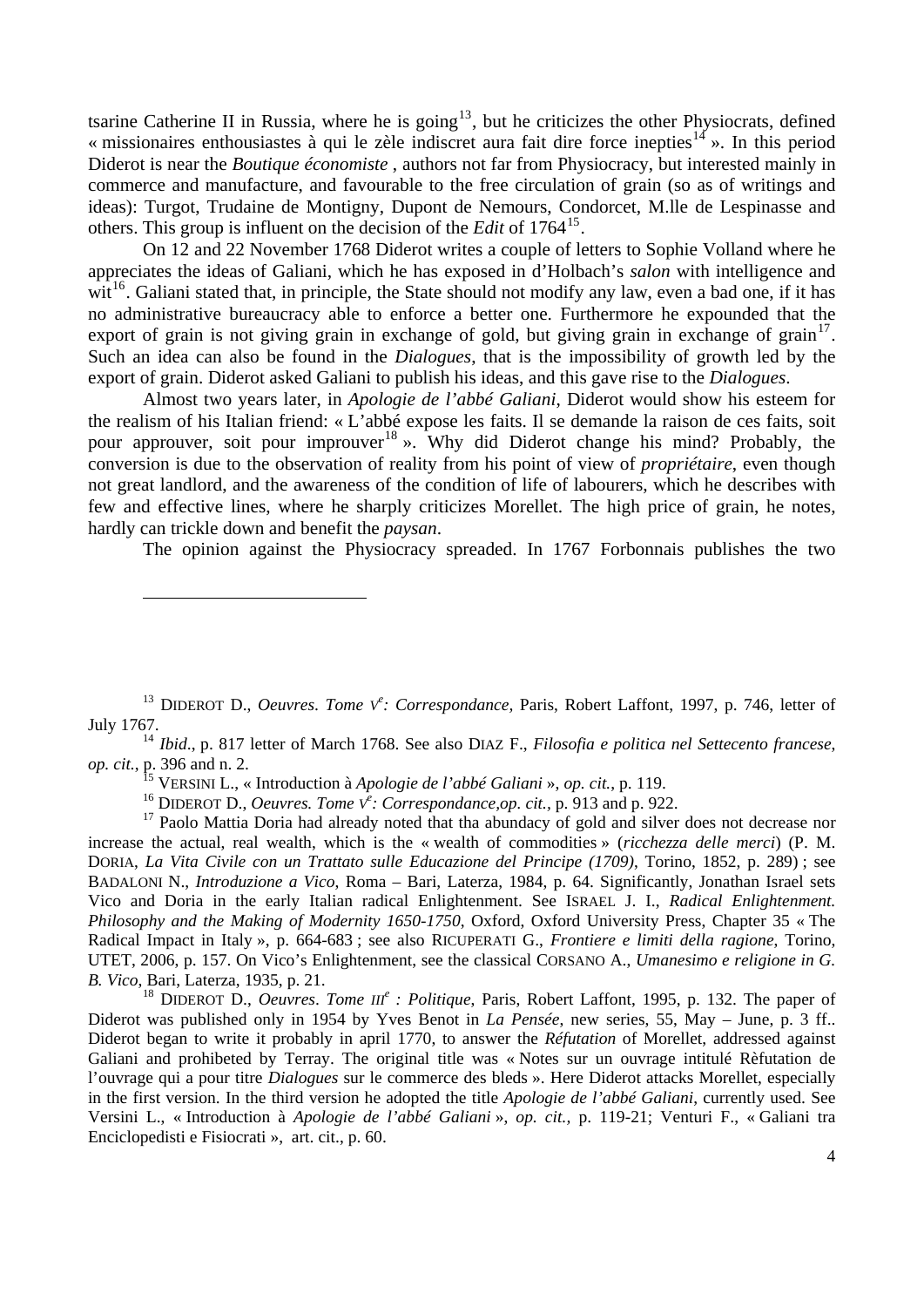volumes *Principes et observations oeconomiques*, very critical of the abstractions of Physiocrats. The *Journal de l'agriculture, du commerce et des finances* (which previously supported the Physiocracy, and would have taken similar position few years later) in September 1767 reviews the book and underlines that the *économistes* have built up « des systèmes » not fully compatible with facts. In April 1770, become *Journal de l'agriculture, du commerce, des arts et des finances*, and dominated by commercial and industrial lobbies, it welcomes the « moderation » of the *Dialogues*, which allows to reconcile different interests<sup>[19](#page-4-0)</sup>. The discussion on the *Journal* shows that the questions under debate were not just theoretical (abstraction and *système* vs. realism and empirism), but they involved also tangible economic and political concerns. Balanced and acute reaction was that of Turgot: the *Dialogues* are not a book that one may label as « mauvais », but its principal weapon is just the dialectical ability, often a little sophistical. It is a book supporting the « politique de Pangloss », that is a short-sighted political strategy of appearing good sense<sup>[20](#page-4-1)</sup>, and defending the « gens en place<sup>[21](#page-4-2)</sup> ».

## I.3 Galiani's and Diderot's proposals on policy

the country with the higher bargaining power. The facts observed brought Galiani to believe that free exchange in several cases was inapplicable: to entrust everything to the market would lead to disaster. One must keep in mind the geographical and geopolitical specificities, as Galiani underlines in the letter to Tanucci of the 18 October 1762: « Any treatise is a little illness (*taccolo*) [...] and reciprocity destroys profit. Treatise with the Ottoman Empire and the Pope, weak and desordered States. With the others, no treatise<sup>[22](#page-4-3)</sup> ». Here he remarks that actually treatises do not often get both parties better off, but just one side takes advantage from them. Then, such an agreement can be useful for the Kingdom only if it is stipulated with States that are not really competitive in any sector. Then the disparity benefits

In the Kingdom of Naples a period of high price of grain had followed the famine of 1763-4, and the remedy couldn't possibly be liberalization. Only the enhancement of commerce and industry could have opposed the too high price, but this was impossible because of political and institutional conditions. In Galiani's language, the gist and substance of the country was « drunk » by monks, barons and pettifogging lawyers, « wicked and idle people »; then money circulated with difficulty $^{23}$  $^{23}$  $^{23}$ .

In fact, international free trade did not run even in France, where the *Edits* of 1763 and 1764 were unapplied in 1769-70. However, according to Galiani it would be harmful, because of obstacles both natural and due to human behaviour. They would encourage the export of grain even when it lacks in the country. On the contrary, Galiani supports the domestic free trade, because it tends to get uniform standard of living everywhere and, as a consequence, social tensions lessen.

<sup>19</sup> VENTURI F., « Galiani tra Enciclopedisti e Fisiocrati », art. cit., p. 49-56.

<span id="page-4-1"></span><span id="page-4-0"></span><sup>&</sup>lt;sup>20</sup> The reference is to the well known bluntly optimist character in the novel *Candide* by Voltaire, published in 1759.

<span id="page-4-4"></span><span id="page-4-3"></span><span id="page-4-2"></span><sup>21</sup> See letters to Morellet: 17, 19 and 26 January 1770, in TURGOT A. R. J., *Oeuvres de Turgot*, editée par G. SCHELLE, Paris, Alcan, 1913, vol. III, p. 419-20.

<sup>22</sup> GALIANI F., *Opere*, *op. cit.,* p. 870, our translation.

<sup>23</sup> DIAZ F., *Introduzione, op. cit.,* p. li-lii.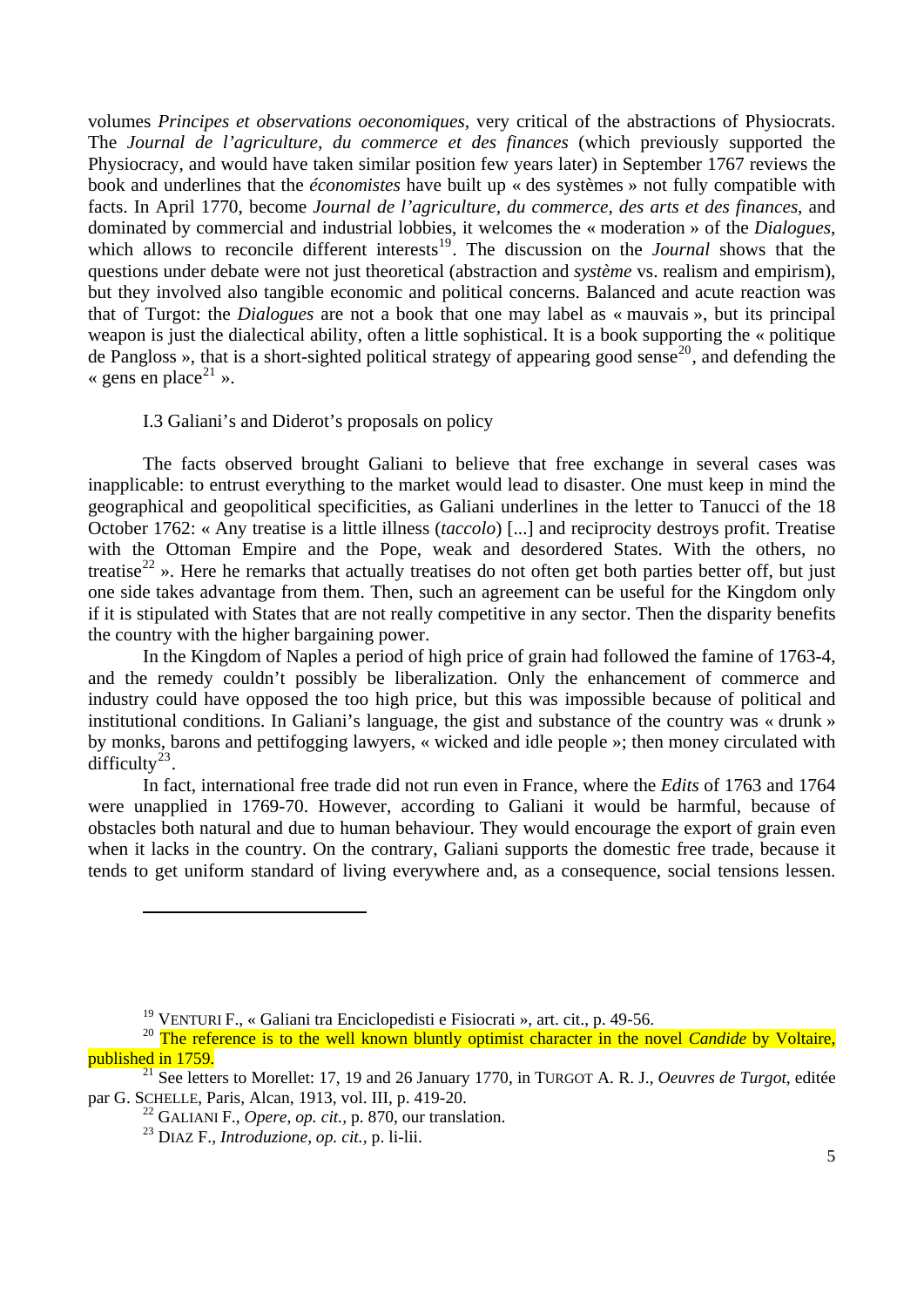Then in the Eighth Dialogue Galiani proposes that in France export be carried by the domestic fleet and customs duties on export be established, to compensate the different costs of transport and risk to get the port, or to send grain in the hinterland. Therefore, much grain would remain in France, its price would lower, so as monetary wages, and French manufactured goods would be cheaper.

Customs duties are better than absolute prohibition, which is the unfairest tax and violates natural liberty; and also than a prohibition decided from time to time, which creates uncertainty and risk. Furthermore, customs duties allow to become friend with a few foreign countries, granting them customs franchise, and can be graded decreasingly for grain, flour and pasta, to support domestic production.

Since somewhere foreign farmers pay lighter taxes, they can spoil French farmers in case of bumper crop; then a customs duty on import is needed. Also this duty should favour French shipping and be higher for flour and pasta. Its revenue must be used to redeem the rights of the French nobility, making easier the domestic trade. Thanks to the import duty, grain would be sold at its « valeur naturelle  $\frac{1}{24}$  $\frac{1}{24}$  $\frac{1}{24}$ , the « prix en année commune » ensuring the fair reward to producers, like the physiocratic « bon prix ». So foreign trade would become convenient for the merchants only when it is convenient also for the country. The case of internal trade is different; indeed, it is always profitable to citizens.

Since French people do not absorb the whole internal production of grain yet, it is possible that in some years does exist an actual excess of grain, difficult to stock. In this case export is convenient, to avoid its loss, even though the profit will not flow to agriculture, but rather to trade and marine. Then, thanks to the customs duties described above, grain might be exported from France just when it is in excess, because to reckon its real surplus in advance, even only in the short period, is very difficult, as Galiani observes in the Sixth Dialogue.

Galiani looks at manufacture as a source of demand and capital for agriculture. Since the First *Dialogue*, *chevalier* Zanobi, the character who gives voice to the author, says that, if the rich farmer demands more work to the artisan, the artisan will consume more fruits of the land. The enrichment of the craftsman gets agriculture blossoming. In the Fifth *Dialogue* he adds that a manufacture run by the family of the farmer supports the cultivation of land and supplies the necessary capital, avoiding indebtment or selling in loss. The fast and regular circulation of wealth can exist only thanks to manufacture. Farming is limited by the extension of fertile land, whereas manufacture has no such bounds. To increase the domestic product, manufacture, whose income is effectual demand for agriculture, must be privileged. For the same reason, the development of manufacture solely allows the growth without external constraints. Indeed a rising population will consume sometime the whole agricultural production, which will be no more exportable. Only the export of manufacture can increase without limits<sup>[25](#page-5-1)</sup>.

<span id="page-5-0"></span><sup>24</sup> « Valeur naturelle » in the sense that it is the best price for the right functioning of economy. By no way it is « natural » in the sense of established accordingly to a « natural » order juxtaposed to history. Indeed Galiani does not trust in any natural order. For exemple, about the « natural » tendency to the monopole of the grain trade, that must be mended by law, he writes: « l'art corrige la Nature presqu'en tout » (GALIANI F., *Dialogues sur le commerce des bleds (1770)*, Napoli, Banco di Napoli, 1987, p. 176). We shall return on this point *infra*. 25 Also in this case the statement of *Della Moneta* is valid: « the sole wealth is man » (GALIANI F.,

<span id="page-5-1"></span>*Della Moneta (1751) e scritti inediti*, con introduzione di A. CARACCIOLO e a cura di A. MEROLA, Milano,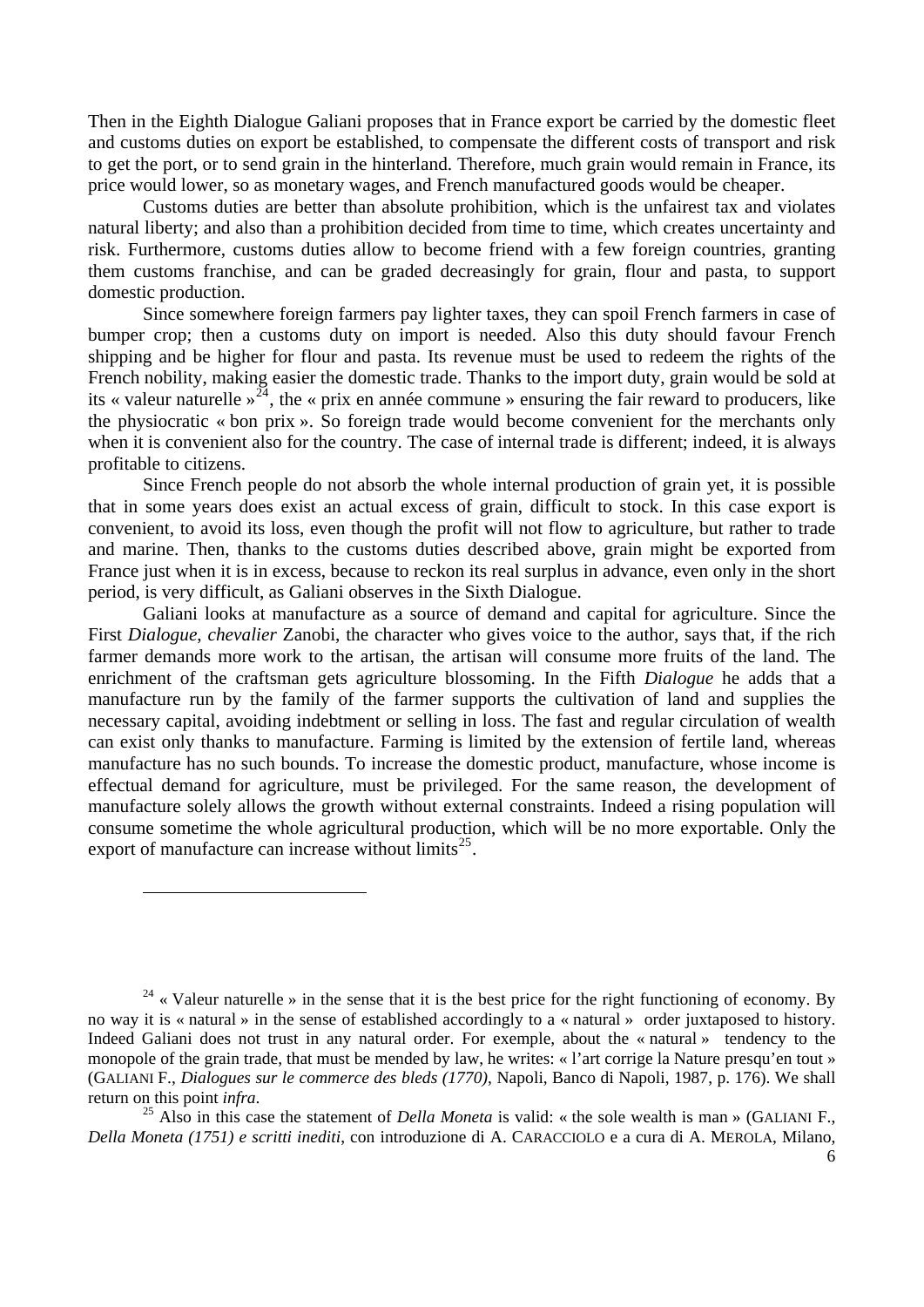Diderot, friend and collaborator of Galiani<sup>[26](#page-6-0)</sup>, was worried about the growth of both sectors at the same pace, because to produce more foodstuffs does not encourage consumption. Industry, like land, has a net product. When the net product of industry absorbs the whole product of the work of farmers, industry and agriculture balance necessarily. In fact, industry can be born only after the satisfaction of the basic needs; but only the development of industry can boost agriculture, because, widening demand, supply grows. The first push to the circular movement of economy comes from both agriculture and manufacture, but it is fastened by the latter, which transforms the row materials of agriculture and employs workers who consume foodstuffs. According to Diderot, nor Galiani, too favourable to manufacture, nor Morellet, too favourable to agriculture, were able to grasp this point<sup> $27$ </sup>.

I.4 Galiani's skepticism and historical facts in the Kingdom of Naples and France: must we trust him?

Galiani declares in the letter to d'Epinay on 27 January 1770 that Zanobi (Galiani's *alter ego* in the *Dialogues*) does not really think nor believe one word he says; he is the greatest skeptical and theorician of the world. My work has been written by the pen of a philosopher, Galiani states, and a lot of time is needed before in Paris people understand that the dispute can never end<sup>[28](#page-6-2)</sup>. Must we believe Galiani about Zanobi's skepticism<sup>[29](#page-6-3)</sup> (Klotz 2000: 155 ff.)? Already in *Della Moneta* the (anonymous) author said that he had never read anything on the subjet, but actually he had translated Locke and knew Davanzati, Melon, Serra, Charles-Irenée Castel and maybe others<sup>[30](#page-6-4)</sup>. The debunking and disenchanted attitude is a fundamental hallmark of Galiani's personality, « biting critic from time to time of everybody  $\frac{1}{2}$ . Turgot, even showing respect for Galiani's intellectual

Feltrinelli, 1963, p. 129 and p. 134). Interestingly, this relevant concept, which was appreciated by Marx (MARX K., *Storia dell'economia politica. Teorie sul plusvalore*, a cura di C. PENNAVAJA, vol. III, trad. it. di S. DE WAAL, Roma, Editori Riuniti, p. 285), had been put forward about twenty years before, when Galiani was twenty-two.

<span id="page-6-0"></span><sup>26</sup> Diderot and M.e d'Epinay were the editors of the *Dialogues*. About the role of Diderot and d'Epinay in modifying the original text, see NICOLINI F., « Introduzione », in GALIANI F., *Dialogues sur le commerce des bleds. Giusta l'editio princeps del 1770, op. cit.,* p. xv-xxix ; GALIANI F., *Opere, op. cit.,* p. 347-356, where Diaz observes that the work done by them was really important, with few, relevant, additions; not surprisingly, since Diderot already had taken part into the drawing up of essays written by his friends d'Holbach and Raynal (*Ibid.,* p. 355).

27 DIDEROT D., *Oeuvres. Tome III<sup>e</sup> : Politique, op. cit.,* p. 133-49.

<sup>-</sup>

<span id="page-6-2"></span><span id="page-6-1"></span><sup>28</sup> D'ÉPINAY L., GALIANI F., *Epistolario (1769-1772 e 1773-1772)*, a cura di S. RAPISARDA, prefazione di G. GIARRIZZO, 2 tomi, Palermo, Sellerio, 1996, vol. I: letter n. 22.

<span id="page-6-3"></span>29 KLOTZ G., « La question des blés en France au dix-huitième siècle: Galiani, critique des Physiocrates », art. cit., p. 155 ff..

<span id="page-6-4"></span>30 BIANCHINI M., *Alle origini della scienza economica. Felicità pubblica e matematica sociale negli economisti italiani del Settecento*, Parma, Editrice Studium Parmense, 1982, p. 91 and p. 123, n. 116.

<span id="page-6-5"></span>31 EINAUDI L., *Saggi bibliografici e storici intorno alle dottrine economiche.* Cap. XI « Galiani economista », art. cit., p. 270. Kaplan maintains that the work of Galiani was not particularly original, and its success and the controversies it raised were mainly due to the personality of the author and his brilliant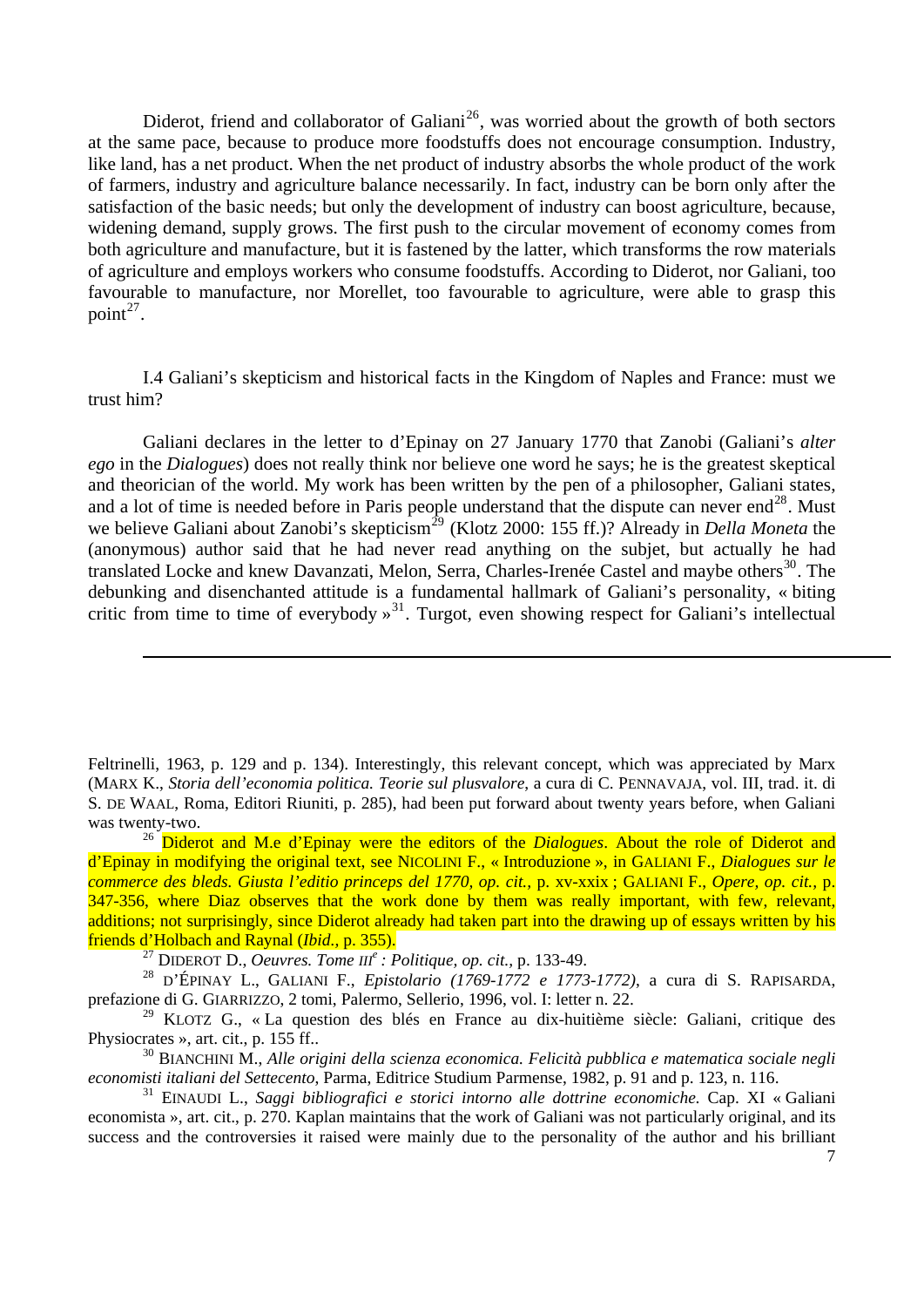qualities, accuses him of letting the world goes by as it does<sup>[32](#page-7-0)</sup>. In fact the skepticism of Galiani derives from his experience, but it is not his actual experience, according to Venturi<sup>[33](#page-7-1)</sup>: he observes a reality that induces him to mistrust in the possibility of actual improvement in the political and social scenario. However, in spite of that, not only does he take active part in the intellectual debate, but also he accomplishes important administrative tasks both in Paris and in Naples, after his return in fatherland. Indeed he gains the esteem of an engaged intellectual as Diderot, according to whom Galiani is « homme de génie ... [qui] pense et nous fait penser  $34 \times$  $34 \times$ .

Is it only a rethorical device in a personal letter? Perhaps it isn't: it is likely to be the cue of a real difficulty to face a question that is of paramount importance, beyond the wit talking in the *salons*.

As is known, Galiani loves talking and bantering in the *salons*, but he tells us relevant issues with light tone and knows very well the reality of Naples. His skepticism springs up just from his experience and the attentive observation of different realities, likes France and the Kingdom of Naples. He does not find any general principle or law, neither reflecting nor accomplishing his diplomatic and administrative duties. This is the sense of his statement in the quoted letter to d'Epinay: « la clef du mystère ... [est que] tout se réduit à zero<sup>[35](#page-7-3)</sup> ». Interestingly, the realism of Galiani, praised by Diderot, was indirectly indicated by Nicolini as the major cause of the modification of his attitude on free trade. Indeed the meeting in 1768 with Domenico Caracciolo, ambassador of the Kingdom in London, and Galiani's aversion to the abstractism of Physiocrats (according to Nicolini, a sort of Jacobinism *ante litteram*) would be the main causes of such a change $36$ .

Actually, his practical activity shows us an active and engaged person. During the period of his diplomatic appointment in Paris, he came back to Naples and remained there for more than one year (May 1765 – October 1766), to work on the scheme of a commercial treatise between the Kingdom and France. About his experience he wrote the *Considerazioni sul trattato di commercio tra il Re ed il Re Cristianissimo*, where he expounds his idea of « natural » forms of commerce between nations, ruled by principles of liberty and partial protection, to proportion according to circumstances. Galiani's attitude is realistic: he looks for the immediate utility for his country, without referring to any general principle  $3^7$ .

Later, after the period in Paris and the *Dialogues*, Galiani is involved in the administration of the Kingdom of Naples, with relevant and ticklish charges. He accomplishes the task with « realistic elasticity<sup>[38](#page-7-6)</sup> », in the interest of the Kingdom. For example, he avoids the stipulation of further commercial treatises with France, but claims for a treatise with Russia, far and different

<span id="page-7-0"></span>literary style (KAPLAN S. L., *Bread, Politics and Political Economy in the Reign of Louis XV, op. cit.,* vol. II: 592-3).

32 Letter to M.lle de l'Espinasse, 26 January 1770, quoted in DIAZ F., *Introduzione*, *op. cit.,* p. lxix.

33 VENTURI F., « Galiani tra Enciclopedisti e Fisiocrati », art. cit.*,* p. 53.

34 DIDEROT D., *Oeuvres. Tome III<sup>e</sup> : Politique*, op. cit., p. 124.

<sup>35</sup> D'ÉPINAY L., GALIANI F., *Epistolario (1769-1772 e 1773-1772)*, op. cit., I: letter n. 22.

<span id="page-7-6"></span><span id="page-7-5"></span><span id="page-7-4"></span><span id="page-7-3"></span><span id="page-7-2"></span><span id="page-7-1"></span>36 See NICOLINI F., « Introduzione », in GALIANI F., *Dialogues sur le commerce des bleds. Giusta l'editio princeps del 1770, op. cit.,* p. xiii.

38 DIAZ F., *Introduzione*, *op. cit.,* p. xciv.

-

<sup>37</sup> GALIANI F., *Opere*, *op. cit.,* p. 717-734, especially p. 717-724.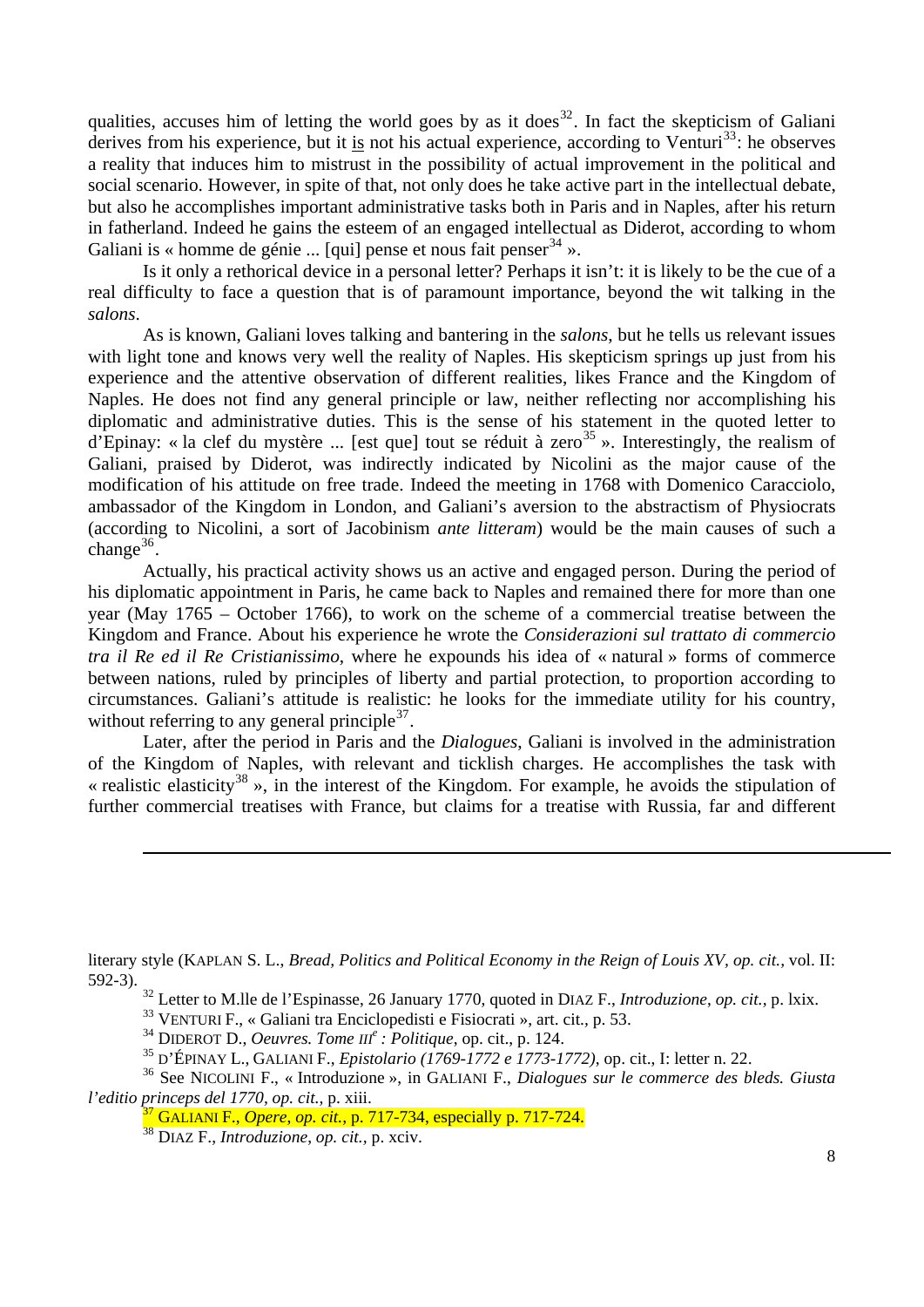country, because it can be more useful in order to develop commerce. In this case a political agreement is likely to enhance commercial streams that would remain low if created just by the market forces. Furthermore, Russian economy is less developed than the Neapolitan one, so the Kingdom of Naples could easily obtain a large return from its trade with Russia.

The terrible famine that hit Naples in 1763-4, few years before the *Dialogues*, when Galiani was in Paris, did not support the general, absolute principle of the free international trade of grain as an expression of the sacred rights of liberty and property, core of politics, to which Galiani refers in the Seventh Dialogue, where he explains the reasons to justify the external trade of grain in France. We can understand that, looking at such a situation, the *abbé* rejects the rigid application of abstract economic principles and underscores the opportunity of examining the actual reality and interpreting it with good sense and attention to its specificity<sup>[39](#page-8-0)</sup>.

Then the basic problems of the agriculture emerged: backwardness of productive structures, constraints of international market, unbalances between provinces, technical and bureaucratic hindrances in logistics, huge expansion of the capital, which subordinated the market of grain to its necessities. There was a monopoly of nobility on the management of the public warehouses and bakery. In such a situation, public intervention was absolutely necessary; international free trade would have been completely useless. Bernardo Tanucci<sup>[40](#page-8-1)</sup> faced the situation by importing grain from the Ottoman Empire and also Charles III helped him, sending grain from Spain.

The crisis showed the ability of government in a difficult task and favoured the limitation of the local claims, despite the ambiguity of Tanucci, who liked French liberalization, but preferred to extend the system of public warehouse to the provinces and implement reforms against the power of barons. His aims were defense of sovereignity of the King and strong absolutism. The barons put up themselves for the defenders of their subjects before the central power. It was an entanglement between old and new, where local autorities wanted to preserve old monopolies and privileges, but also juxtaposed absolutisme and liberty<sup>[41](#page-8-2)</sup>.

In these historical happenings one can see the contrasts frequently found in the reflection of Galiani, which brings him to pessimism. The weakening of the reformism of Charles III since the Forties, due to the opposition of Neapolitan professionals, bureaucracy, barons, Church, confirms to him the difficulty to improve an administration when powerful lobbies resist against any change. This is evident, for example, if one observes fiscality. Broggia noted that the new land register, begun in 1740, gave negative results: the fiscal burden remained on the income of manufacture and commerce, earned by people poor and hard-working. Thus we arrive to the dark picture drawn by Giuseppe Maria Galanti in 1786-90: abandonment of agriculture and decline of manufacture and

<span id="page-8-0"></span> $39$  We can also recall the indignation with which Diderot rejects the "atroce" statement of Morellet, according to whom, if in the country people cannot pay the same price as foreigners, must starve and dead (DIDEROT D., *Oeuvres*. *Tome III<sup>e</sup> : Politique*, *op. cit.,* p. 155).

<span id="page-8-1"></span> $40$  Bernardo Tanucci (1698-1783), born in Tuscany and educated at the University of Pisa, was adviser and Minister of Charles Borbone from 1734 and Prime Minister from 1754 to 1777, under Charles and, from 1759 (when Charles became King of Spain) under Ferdinand Borbone. He is considered the real promoter of the reforms that, with different results, were implemented in the Kingdom during that period.

<span id="page-8-2"></span><sup>41</sup> RAO A. M., « Il riformismo borbonico a Napoli », *Storia della società italiana*, vol. XII « Il secolo dei lumi e delle riforme », Milano, Teti, 1989, p. 256-68.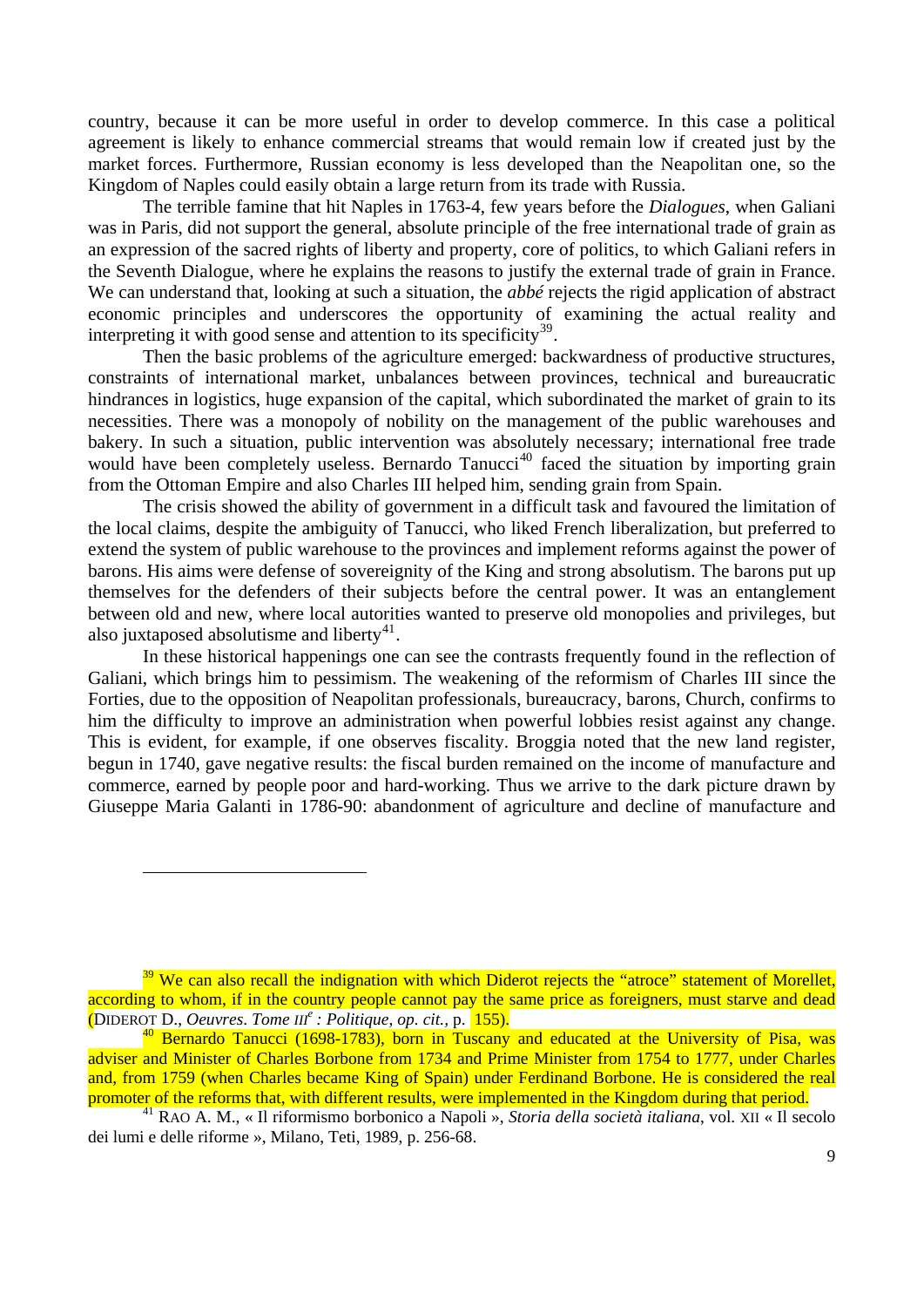$\text{trade}^{42}$  $\text{trade}^{42}$  $\text{trade}^{42}$ 

Also the French situation was critical. As shown by Kaplan, authorities applied the rigid and complicated rules of the grain trade with good sense and elasticity, in a situation of conflict between central administration, provinces and various lobbies and groups. The question of grain was a problem of subsistence and, at the same time, of social cohesion and many administrators and scholars demanded the end of regulation $43$ .

The *Déclaration* of 25 May 1763 by the *Contrôleur général* Bertin institutes the free internal trade of grain, even if special rules for Paris remains. Then l'Averdy, successor of Bertin, promulgates the *Edit* of July 1764. It is the result of complicate arrangements, and confirms the *Déclaration* of Bertin, extending it to the external trade, even though under restrictions: exported grain must be shipped on French vessels; export is allowed only if the price of grain is low; a customs duty is imposed on import. Paris, again, maintains its special rules.

Zanobi in the Eighth *Dialogue* praises the *Edit* of 1764, because it expresses the reciprocal trust between sovereign and people. However one should expect much less than that promised by the « lively imagination of Economists » (as Zanobi says): indeed the export of grain raised little in consequence of the *Edit*. Turgot sees the basic difficulty in the incompatibility between free trade of grain and despotism. In a couple of letters to Dupont de Nemours, commenting the *Première introduction à la philosophie économique ou analyse des Etats policés* by Baudeau (1771), he announces his position against the legal despotism, which continues to mark the works of Physiocrats<sup>[44](#page-9-2)</sup>.

About 1773 Galiani writes that the unlimited liberty of the external trade of grain brings to republic and democracy; it would be much better the complete unification of the internal market, because it is absurd that in two provinces they are respectively abundance and scarcity, and, at the same time, their dwellers march together in war, he says in the Eighth Dialogue. Then the unification of the domestic market would have a positive consequence on the social peace and stabilize the political body; the turmoils, which could bring even to democracy, would be avoided.

In September 1774, when Turgot has been appointed as *Contrôleur général* since just one month, Galiani, who personally esteems him very much, foresees his fall due the policy of free external trade of  $grain<sup>45</sup>$  $grain<sup>45</sup>$  $grain<sup>45</sup>$ .

I.5 No merely abstract and theoretical solution will ever be really effective: the realistic *abbé*

Face to the situation of the Kingdom of Naples and France, the skeptical Galiani thinks that,

<sup>42</sup> DIAZ F., *Introduzione, op. cit.,* p. xxxix.

<span id="page-9-1"></span><span id="page-9-0"></span><sup>43</sup> KAPLAN S. L., *Bread, Politics and Political Economy in the Reign of Louis XV, op. cit.,* p. 72-86; KLOTZ G., « Le dialogue des *Dialogues*, ou la question du libéralisme en France au XVII<sup>e</sup> siècle », J. L. FOURNEL, J. GUILHAUMOU, J. P. POTIER, J. C. ANGAUT, L. BAGGIONI, et A. CLEMENT, (dir.), *Libertés et libéralisme: formation et circulation des concepts*, Paris, ENS, 2012, p. 118 ; KLOTZ G., « La question des blés en France au dix-huitième siècle: Galiani, critique des Physiocrates », art. cit., p. 150-153.

<span id="page-9-3"></span><span id="page-9-2"></span><sup>44</sup> GALIANI F., *Opere, op. cit.,* p. 417, n. 5. The letters are dated 7 and 10 May 1771. See also TURGOT A. R. J., *Oeuvres de Turgot*, *op. cit.,* p. 486-487.

<sup>45</sup> DIAZ F., *Introduzione, op. cit.,* p. lxxxix.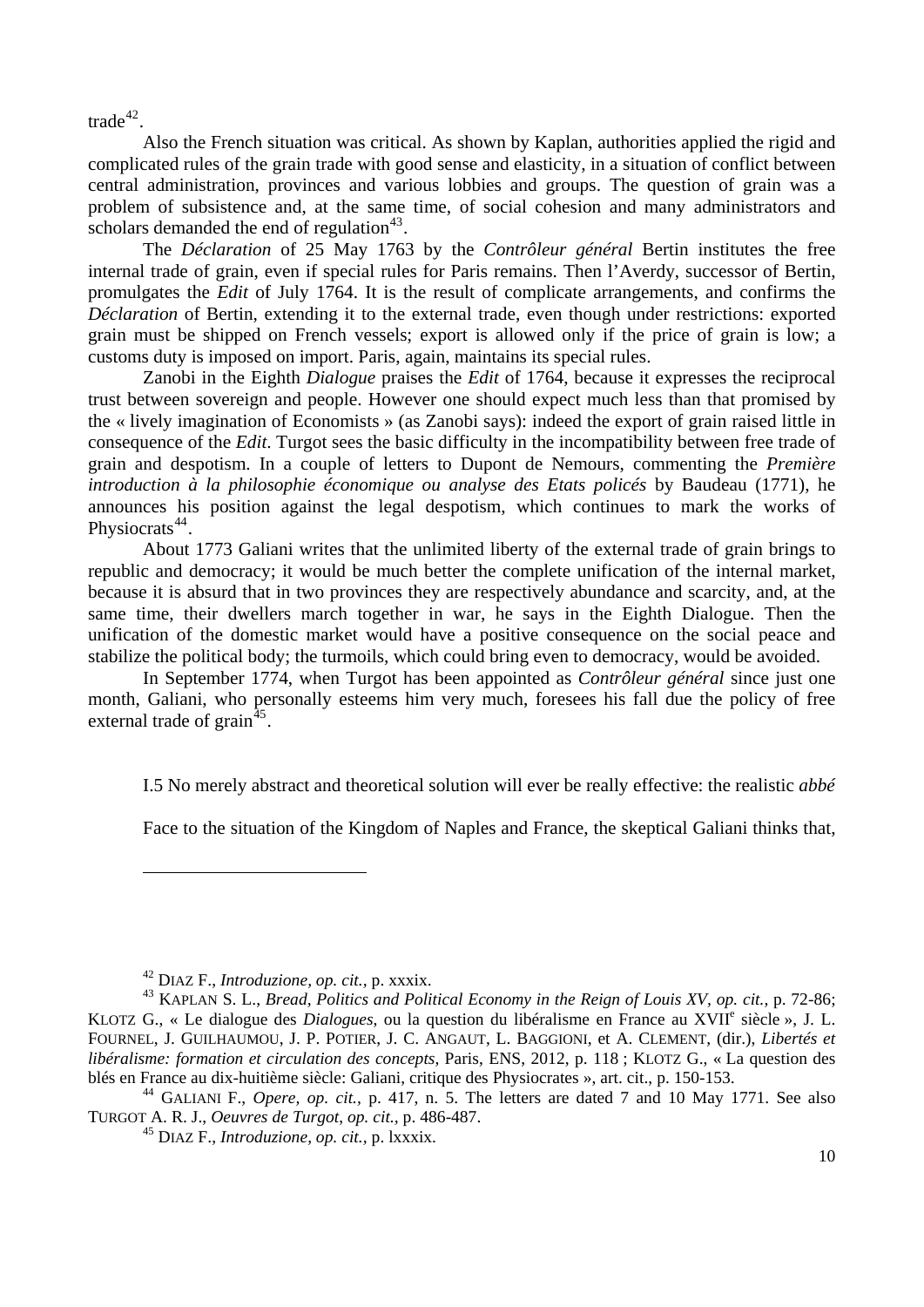to find out the best solution, one has always to make allowances for the limits of man and institutions. Political economy must aim at the good for men, but every good goes together with some evil. In politics nothing can be pushed to the extreme. Expressing a concept that Einaudi, in the last century, would have called *punto critico*, Zanobi says: « When in a problem there are many unknowns, the equation is undetermined, or it belongs to the category of problems (...) *de maximis et minimis*. There is point until which good is greater than evil; if you trespass, evil prevails over good<sup>[46](#page-10-0)</sup> ». It is better not to change anything, if one is not sure to change it with something really better. When choosing the scopes of government, enthusiasm is dangerous, especially if applied to a truth, because it induces to go too straight. On the contrary, nothing must be done suddenly, and the straight line must be avoided.

The *Edit* of 1764 is too liberty allowed to people too quickly, Zamboni observes in the Eighth *Dialogue*. It gives the liberty of providing their own subsistence to people not accustomed to do it. It will cause the stop of the internal circulation of grain, the famine in the bad years, the ruin of agriculture in France. The grain of the border provinces will be exported and there the circulation of gold will rise, while the famine will spoil manufacture in the internal regions. Then the equalization of internal and external trade can bring about great damages, because the economic system is not ready for it, and the spontaneous reaction of the agents to such abrupt change leads just to the destruction of agriculture, which authorities intended to develop<sup>[47](#page-10-1)</sup>.

The graduality must relate with the point at which a country is situated along the path of the historical progress. In the Second dialogue, Zanobi says that the first error, which all further errors derive from, is the supposition that man consumes always the same quantity of subsistence. But « [l]e total de la consommation [...] est en raison composée de la population et de leur opulence [...] un peuple riche et heureux, mieux [...] se nourrit, plus il travaille<sup>[48](#page-10-2)</sup> ». Indeed rich farmers do not spend much, live in the countryside, save, then consume few handicrafts. On the contrary, artisans live in cities, becoming rich they pick up the habits of the upper classes and increase also their demand for foodstuffs. For this reason one thousand rich artisans give rise to more demand than two thousands rich farmers: « les mœurs sont toujours plus forts que les lois<sup>[49](#page-10-3)</sup> ». The change of uses and consumption over time is part of human societies, and every proposal of economic policy must take it into consideration. This immediately recalls a principle of the philosophy of history of Giambattista Vico: laws cannot help adapting to the nature of men and things.

Some countries structurally produce and export grain, like Poland or Sicily. For other countries, like France, the choice of free export can be disadvantageous. As Galiani underlines in

<span id="page-10-0"></span><sup>46</sup> GALIANI F., *Dialogues sur le commerce des bleds (1770), op. cit.,* p. 191, Eighth *Dialogue*. See also the letter to d'Epinay of 6 November 1773 in D'ÉPINAY L., GALIANI F., *Epistolario (1769-1772 e 1773- 1772), op. cit.,* II: letter n. 331. We can recall also the occasional paper *Delle lodi di papa Benedetto XIV*  (July 1758), where he praises the Pope because, in case, he is able also to do nothing (GALIANI F., *Opere*, *op. cit.,* p. 973).

<span id="page-10-2"></span><span id="page-10-1"></span><sup>47</sup> Commenting the *Edits* of Turgot of January 1776, which abolished the *Jurandes*, Galiani, far from France for seventeen years, writes that they are going to harm French manufacture very hard: « les habiles artistes en partie sortiront, d'autres se négligeront; et au lieu d'établir l'émulation, il aura cassé tous les ressorts vrais du cœur de l'homme » (quoted in DIAZ F., *Introduzione, op. cit.,* p. xc). Competition, introduced suddenly in an economy not prepared yet, is likely to have effects contrary to what is desired.

<sup>48</sup> GALIANI F., *Dialogues sur le commerce des bleds (1770), op. cit.,* p. 30.

<span id="page-10-3"></span><sup>49</sup> *Ibid*., p. 31.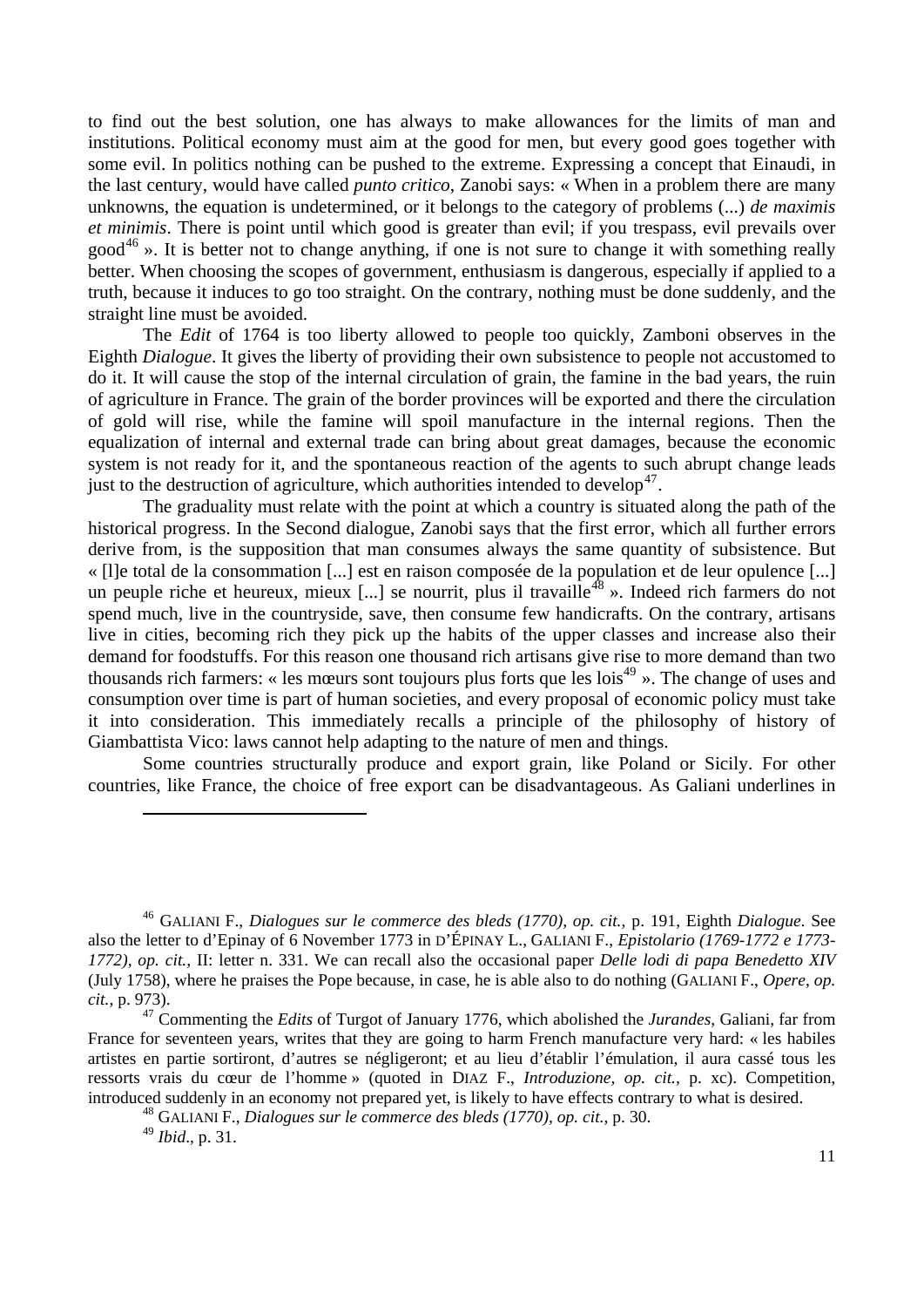the Sixth Dialogue, as long as we ignore whether in the « année moyenne » there is a surplus<sup>[50](#page-11-0)</sup>, we do not know if France can trade grain with constant and valuable rentability. A country could also reach a population so large to be compelled to purchase foodstuffs in less populated countries, in exchange of its handicrafts. Then the art of government would have done his masterpiece, forcing nature to have, on a limited territory, more people than land could feed.

The question of scarcity or abundance of grain and its foreign trade is examined in relation with the target of the art of government in the long run, that is demographic increase. If the sole wealth is man, as Galiani affirms in *Della Moneta*, the social surplus is the outcome of human labour (*fatica*) and scarcity must be seen in relation with man and his activity. The human production of manufactured goods has not the bounds of agriculture, conditioned by the scarcity of land. Thus only manufacture can be source of economic development in the long run.

I.6 Free trade and *alzamento*: expectations, uncertainty, advantages for some sectors or social groups, disadvantages for others

Abundance and scarcity have different effect on social groups, classes and countries. During a famine, affluent classes do not suffer. Sellers even can earn profit. The benefit of the high price of grain hardly goes to the farmer: traders are likely to take advantage of it, while people starve and manufacture is negatively affected, as Galiani argues in the Seventh *Dialogue*. Poor crops are profitable for commercial countries: if some countries in Europe complain about famine, the banker of the Nederlands is happy, the *abbé* writes in the Forth *Dialogue*. Referring to the relation between wage and grain price, in the Second *Dialogue* Zanobi remarks that the activity of manufacture is not conditioned by the good or bad year in agriculture. Manufacture goes on at its own pace. Since one working day is always paid by the same quantity of money, the unique way to preserve the standard of living of labourers is to keep the price of bread constant. This should happen not by taxation, but through a direct public intervention, very important in countries where manufacture is the main activity.

Diderot puts in light that the high price of grain does not favour agriculture, because rent rises and, in the short period, landlords take advantage of it. Then the remuneration of public officials rises as well. Taxes increase, so the augmentation of the purchasing power of proprietors is cancelled. If the upsurge of rent is greater than that of the income of farmers due to export and high price of grain, then farmers are actually impoverished. This is likely to happen, since the landlord decides the lease on the basis of his own needs, without looking at farmer's income.

Finally Diderot observes: « Ce ne sont pas les fermiers aisés qui forment la condition des campagnes, c'est la multitude des salariés; et je demanderai si, les premiers devenus plus aisés, leur richesse refluera sur les derniers et les tirera de leur misère<sup>[51](#page-11-1)</sup> ». The sense of justice of Galiani, quite conservative, emerges in the solicitude the right-minded sovereign ought to have for the welfare of his people; whereas the sense of justice of the progressive Diderot can be found in the

<span id="page-11-1"></span><span id="page-11-0"></span><sup>&</sup>lt;sup>50</sup> Diderot notes that the price in "année moyenne" is almost impossible to calculate, because it depends on a too large number of circumstances (DIDEROT D., *Oeuvres*. *Tome III<sup>e</sup> : Politique, op. cit.,* p. 133).

<sup>51</sup> DIDEROT D., *Oeuvres. Tome III<sup>e</sup> : Politique, op. cit.,* p. 158.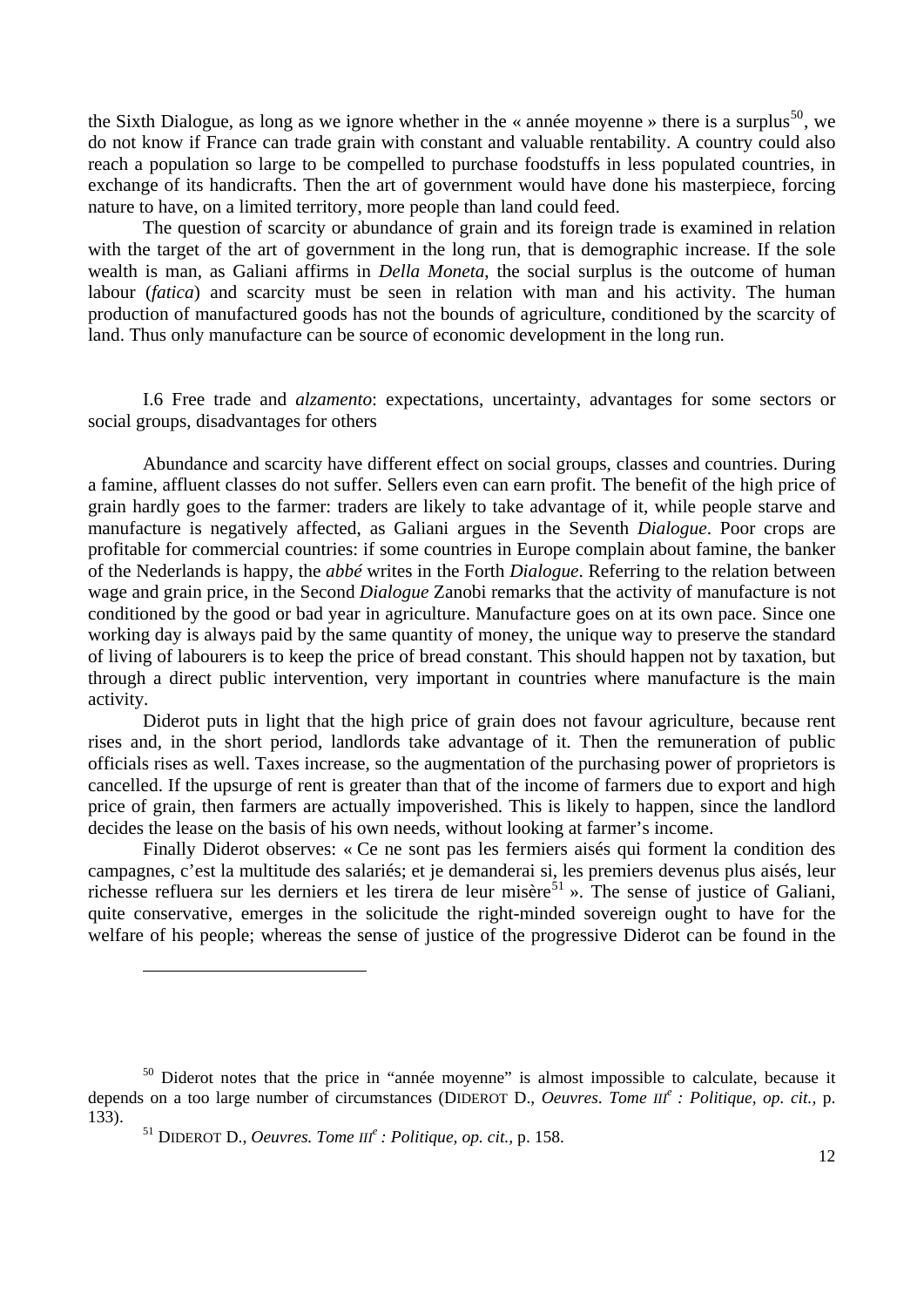awareness that the high price of grain hardly is favourable to farmers.

Necker, intellectually indebted with Galiani, keeps a position at half way between paternalism and advanced Enlightenment: not just the various economic policies, but all civil institutions benefit only proprietors, while people, who own nothing, are defended solely by political institutions and administration. Few years after the *Dialogues*, Necker writes in *Sur la législation et le commerce des grains* (1775): « presque toutes les institutions civiles ont été faites pour les Propriétaires […] les institutions politiques et les loix d'administration, sont presque les seules qui défendent le Peuple<sup>[52](#page-12-0)</sup> ». People have no property, nor anything to shield; if they do not work today, tomorrow will starve: property, justice, liberty do not concern them. The market of grain reveals the « esclavage de la multitude » under the neutrality of the relation of exchange and throws light on the social conflicts in economy: « la liberté n'est que la permission donnée aux propriétaires de déployer toute leur puissance<sup>[53](#page-12-1)</sup> ». The spontaneous cooperation of market forces can run well on the market of superfluites, not of subsistence. The asymmetry of the market of subsistence weakens only in the years of bumper crop, when proprietors are pushed to sell and lose their natural supremacy on buyers.

To better understand the continuity of Galiani's thought, it may be interesting to look at the perception of the conflicts of interest in the first economic work of Galiani. In *Della Moneta*  $(1751)^{54}$  $(1751)^{54}$  $(1751)^{54}$ , Book III, Chapter III he suggests the raising of high-standard coins with intrinsic value (« alzamento della moneta alta ») by law or by reduction of the weight of coins, so that coin's nominal value becomes higher than its real value. The raising has the same effect as a tax, or, if strong and repeated, as even the failure of the state; but, if raising is slow, it spreads gradually over all citizens and has no immediate ruinous consequence. In a period of depression, the state and the indebted poor farmers gain from it. On the other side, the owners of public bonds, usually belonging to the upper class, are the losers. Then the sovereign who decides, if necessary, the raising in such circumstances deserves admiration. Orphans and widows, hit as perceiving fixed income, are few. Government must support other people: skilled farmers, artisans, sailors, merchants, who usually lease and take advantage from the *alzamento*. Galiani was the first and, for long, the only one to argue that a slow continuous decrease of purchasing power encourages entrepreneurs<sup>[55](#page-12-3)</sup>.

In periods of expansion, on the contrary, the rich are debtors of wage, the poor are creditors. Thus the raising of coin reduces the purchasing power of the monetary wage (even though it remains temporary unchanged), harms the poor and is profitable for the rich. Generally speaking, the *alzamento* is a good tax, provided creditors are few and rich, debtors many and poor. However,

<span id="page-12-0"></span><sup>52</sup> NECKER J., « Sur la legislation et le commerce des grains (1775) », in *Collection des Principaux Economistes*, tome 15 « Mélanges d'économie politique », II, Réimpression de l'édition 1848, Osnabrück, Otto Zeller, 1966, p. 357. See on this point PERROT J. C., *Une histoire intellectuelle de l'économie politique. XVIIe -XVIII<sup>e</sup> siècle*, Paris, Editions de l'École des Hautes Études en Sciences Sociales, 1992, p. 281 and n. 2.

<span id="page-12-2"></span><span id="page-12-1"></span><sup>&</sup>lt;sup>53</sup> NECKER J., *loc. cit*.<br><sup>54</sup> *Della Moneta* is dated 1751, but was published in 1750. About the editorial story of the book and its cultural and historical background see TIRAN A., « Introduction à la vie at à l'œuvre de Ferdinando Galiani », GALIANI F., *De la monnaie / Della Moneta*, édité et traduit sous la direction de A. TIRAN, Paris, Economica, 2005, p. ix-xlvi.

<span id="page-12-3"></span><sup>55</sup> EINAUDI L., *Saggi bibliografici e storici intorno alle dottrine economiche.* Cap. XI « Galiani economista », art. cit., p. 299.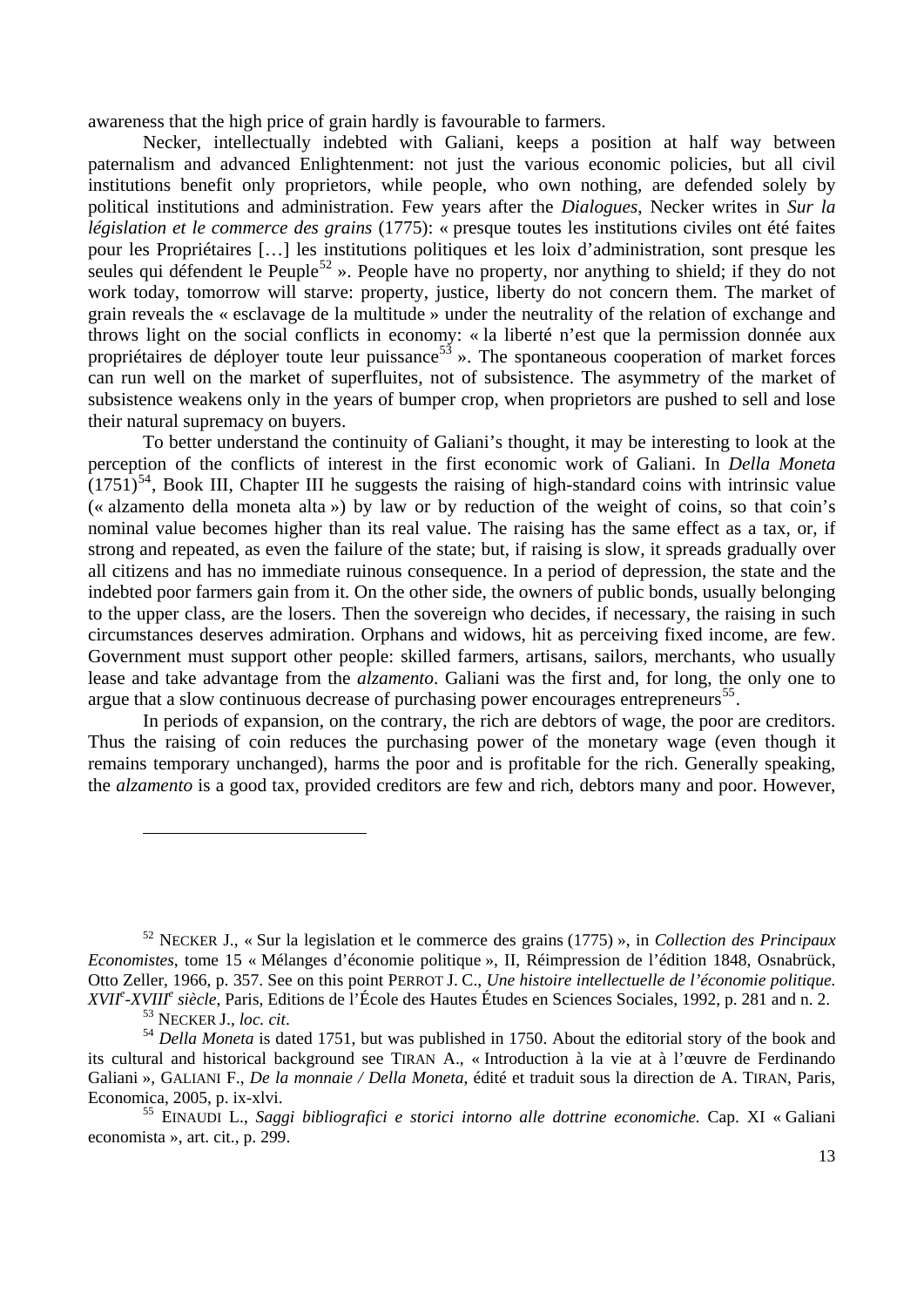in the *Dialogues* Galiani would recognize that the damage of people perceiving fixed income might be great and concern a large and various share of people, included both old servants and officers.

The effectiveness of the raising takes place in the time span between the change of value ordered by the prince and the « change done by people », that is the rise of prices, so that the rate between goods and gold is re-established. Since that moment, the *alzamento* is no more effective.

But the human mind naturally tends to take relative magnitudes in absolute sense, the « Vichian » Galiani notes at the beginning of the Book III of *Della Moneta*. It changes his comprehension more slowly than it would be necessary; just for this reason the *alzamento* engenders its results. The first judgment of people is confused, they perceive the injustice received, but cannot arrive to analyse it correctly and can even accept the effect of the *alzamento* as natural. On the other hand, the sovereign can lose the public trust if he uses it too frequently. Habits, tradition, mentality are relevant as to the consequences of raising; and also the behaviour of the prince, who not always can grasp the future evolution of economy.

To understand these actions / reactions and distinguish between what is « fair or unfair » and « correct or erroneous », one should know the immutable human nature and the history and social structure of the country. These aspects, particularly the principles of the human mind and the illusions it builds about reality, are further Vichian elements in Galiani's thought<sup>[56](#page-13-0)</sup>. Already in *Della Moneta* we can remark that the young Galiani is aware of the necessity of choosing the tools of policy according to the circumstances and the kind of country under scrutiny.

In both cases of money and grain trade, information and expectations are crucial. The theory of interest of *Della Moneta* is grounded on expectations and uncertainty and has to be considered as forerunner of the theories of the risk premium<sup>[57](#page-13-1)</sup>. Risk and scarce information are characteristic also in the domestic and international market of grain, which indeed tends to monopoly, as Galiani singles out in the Seventh Dialogue.

In *Della Moneta* Book 5<sup>th</sup>, Chapter 1 he writes that nothing is less fortuitous than casual events, which have constant order and rules<sup>[58](#page-13-2)</sup>. In the *Dialogues* he changes his position, abandons the faith in the stability of frequency and assumes a more radical vision of casuality and incertitude. Facing Quesnay, who attributes regularity to the natural determinism, now Galiani looks at it as the result of a great number of fortuitous cases<sup>[59](#page-13-3)</sup>. But in the *Dialogues* he regards mainly the horizon of short period, whereas the stability of frequence emerges in the long run. Furthermore, as Diderot notes (but this point is present also in the *Dialogues*), even though good and bad years follow one another, the situation of the farmer remains negative, so as the compensation of gain and loss does

l

<span id="page-13-0"></span><sup>56</sup> TAGLIACOZZO G., « Il Vichismo economico (Vico, Galiani, Croce – Economia, Liberalismo economico) », *Moneta e Credito*, XXI, 83, 3, 1968, p. 257-258 ; TAGLIACOZZO G., « Economic Vichianism: Vico, Galiani, Croce – Economics, Economic Liberalism », G. Tagliacozzo and H. V. WHITE (dir.), *Giambattista Vico : an International Symposium*, Baltimora, Johns Hopkins Press, 1969, p. 357. We will return on this point in paragraph 2.2.

<span id="page-13-1"></span><sup>57</sup> GIOCOLI N., « Value and interest in Ferdinando Galiani's *Della Moneta* », *History of Economic Ideas*, IX, 3, p. 97.

<sup>58</sup> GALIANI F., *Della Moneta (1751) e scritti inediti, op. cit.,* p. 290.

<span id="page-13-3"></span><span id="page-13-2"></span><sup>59</sup> GIOCOLI N., « Value and interest in Ferdinando Galiani's *Della Moneta* », art. cit., p. 104, n. 14; PERROT J. C., *Une histoire intellectuelle de l'économie politique. XVIIe -XVIII<sup>e</sup> siècle*, op. cit., p. 173.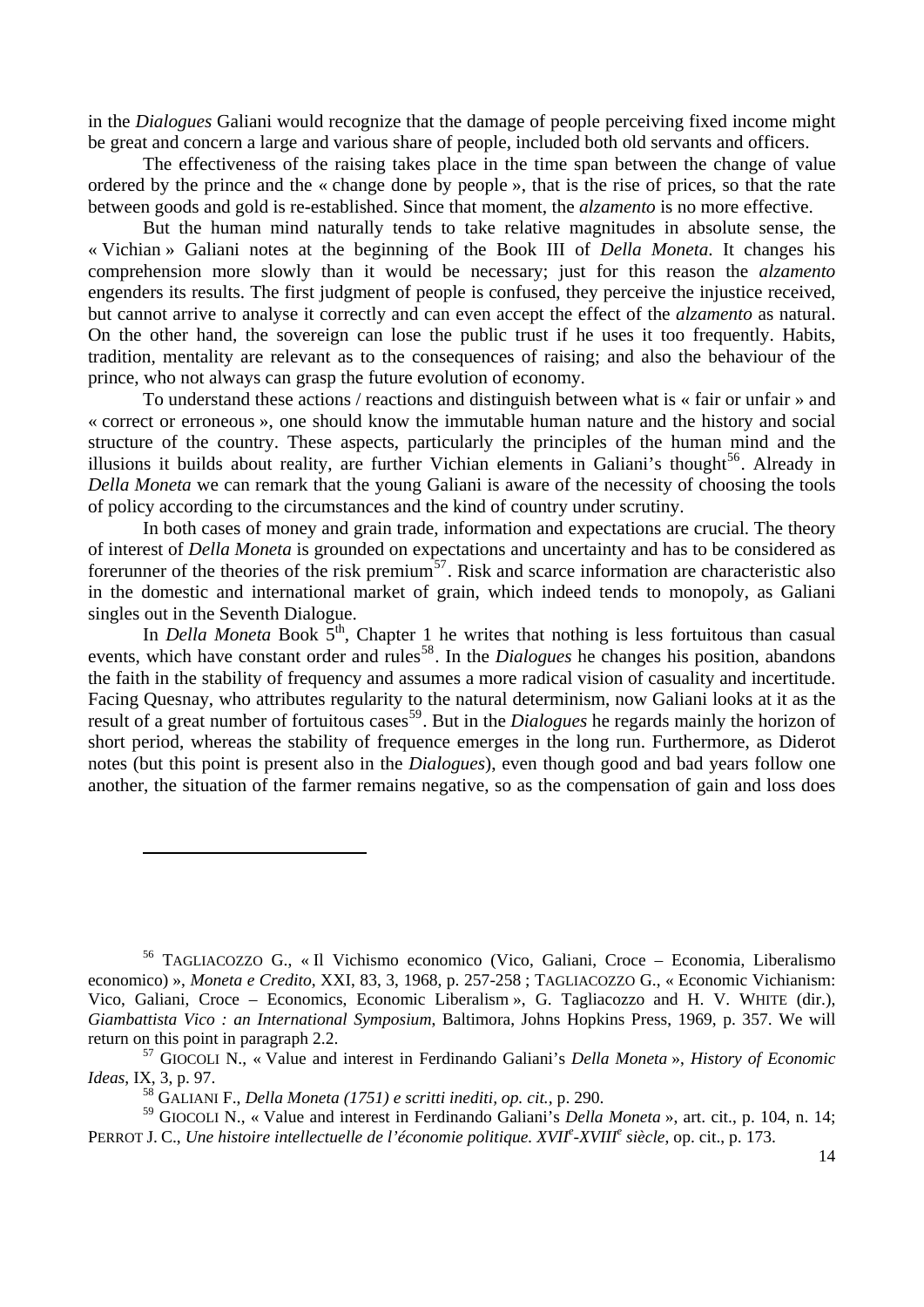not help the gambler<sup>[60](#page-14-0)</sup>.

II. The method of Galiani and the philosophy of history of Vico

# II.1 The two sources of Galiani's method

The methodology of Galiani has two main sources. The first one is an inductive epistemology, arrived to him through the « Investiganti » and the Neapolitan followers of Galileo, that can be found also in the work of Forbonnais, written three years before the *Dialogues*, and in the *Apologie* of Diderot. The second one is the philosophy of history of Giambattista Vico, which expresses the idea of evolution and progress where all aspects of human nature, both rational and emotional, play a constitutive role in the development and decline of institutions<sup>[61](#page-14-1)</sup>.

In *Principes et observations oeconomiques* (1767), Forbonnais criticizes the method of Physiocrats. He maintains that, to develop a "science conjecturable" similar to medicine, they are necessary: a large collection of facts, the systematic search for the exceptions, the « verités locales » and the consideration of time lags. Such a consideration is evident in his treatment of the accounting of firms and state and of the inertia of prices and wages, which react late and in a complex way to bumper and poor crop. In particular, salary can remain behind the subsistence level also for long, engendering poverty, begging, death $62$ .

In opposition to Physiocracy, Diderot asserts that one must create in his mind general principles; but, in order to do so, the inverse method is required. Before collecting the phenomena, our mind is empty: facts are the step to raise ourselves. Beginning from many particular cases, one elaborates general notions. Then a rational empirism is needed, starting from particular cases to build up a theory that one must compare continuously with reality. Examining the grain market, Diderot contends that this trade in general is « un conflit tumultueux de crainte, d'avidité, de cupidité », where the quantities demanded and supplied correspond to a great variety of speculative interests. There is a fight between landlords and monopolists, and the people are overwhelmed, enduring « maux infinis ». Then, face to such a conflicting and troubled reality, « il faut laisser là les vues générales et entrer dans tout ce détail si l'on veut calculer juste  $63 \times$  $63 \times$ .

These two methodological sources can be singled out already in *Della Moneta*. The young Galiani states in the *Proemio* that history is the uninterrupted tale of the errors of humanity. If we had astronomical observations since many centuries ago, we could set up a system about the movement of stars; similarly for the art of government. But this is true also for the science of money, because metals have their natural value, deriving from solid, general and constant

<sup>60</sup> DIDEROT D., *Oeuvres. Tome III<sup>e</sup> : Politique, op. cit.,* p. 138.

<span id="page-14-1"></span><span id="page-14-0"></span><sup>&</sup>lt;sup>61</sup> Badaloni writes that « Vico is connected, even though through a tortuous route, with Galilei » (« Vico si riallaccia, pur attraverso una serie di mosse anche tortuose, a Galilei »: BADALONI N., *Introduzione a Vico*, Roma – Bari, Laterza, 1984, p. 3).

<span id="page-14-3"></span><span id="page-14-2"></span><sup>62</sup> See PERROT J. C., *Une histoire intellectuelle de l'économie politique. XVII<sup>e</sup> -XVIII<sup>e</sup> siècle, op. cit.,* p. 277-9.

<sup>63</sup> DIDEROT D., *Oeuvres. Tome III<sup>e</sup> : Politique, op. cit.,* p. 134.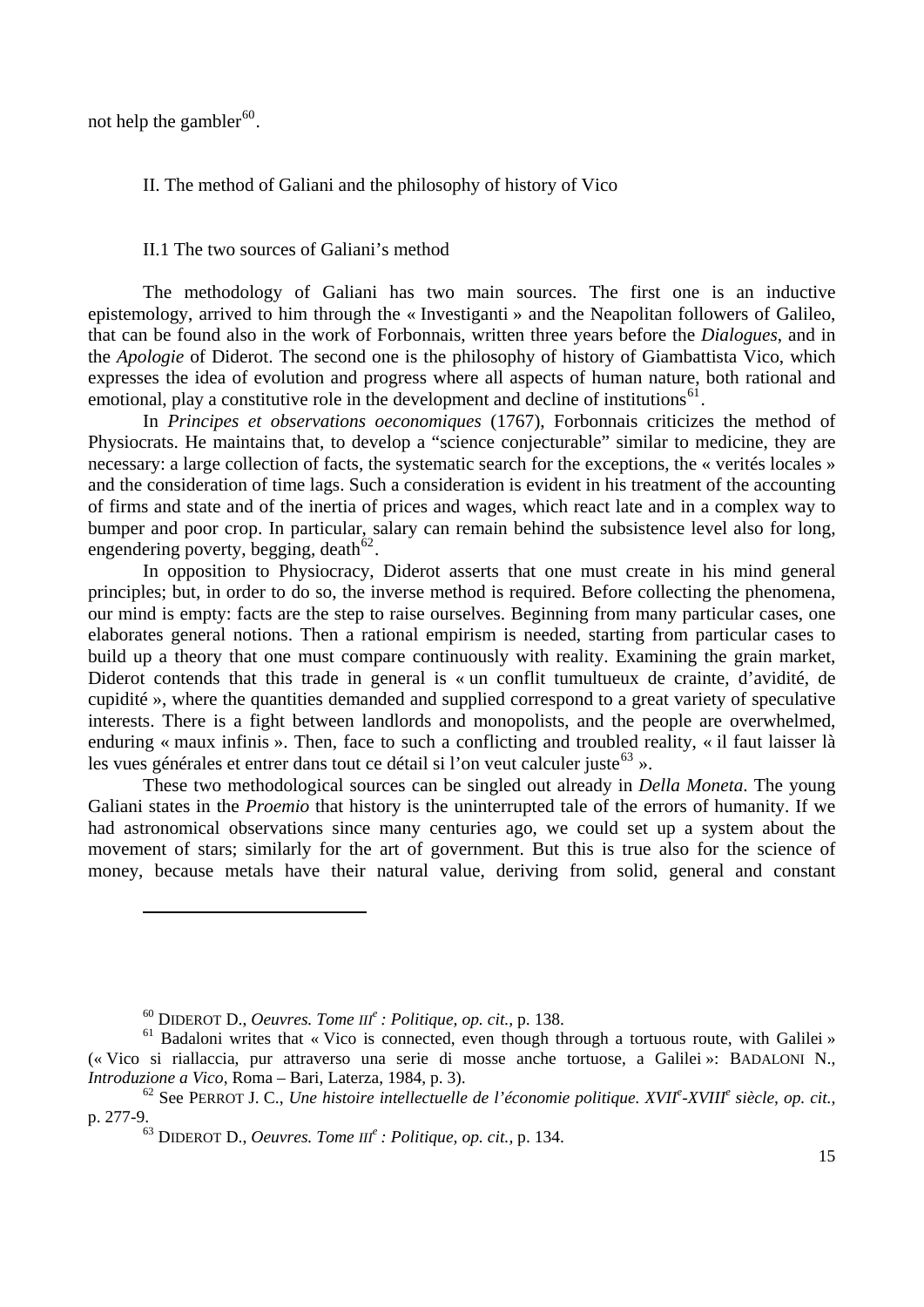principles. Not even law or prince can violate them. In *Della Moneta* Galiani does not use the « sublime » geometry, but examples and repeated statements (« esempi e dichiarazioni replicate »). Here the legacy of Bartolomeo Intieri, friend of Celestino Galiani, is present  $64$ .

philosophy of Vico. The influence of Giambattista Vico on *Della Moneta* does exist as well. Vico had been friend of Celestino Galiani, and the young Ferdinando had met him; later, he would define the *Scienza Nuova* as « book written in the dark by a highly enlightened man » in a letter to Tanucci<sup>[65](#page-15-1)</sup>. Galiani writes that nature imposes bounds to everything, such that nothing can trespass them, and the history of natural things always repeat the same evolution<sup>[66](#page-15-2)</sup>. He recalls the Providence, thanks to whom even our wicked passions give rise to collective good<sup>[67](#page-15-3)</sup>. At the beginning of *Scienza Nuova* (edition 1744), Vico contends that men were pushed by their utility to live in society with justice, and celebrate their sociable nature<sup>[68](#page-15-4)</sup>. We find in *Della Moneta* the ideas of nature as an environment where the human action occurs, and of human nature that has fundamental immutable characters, but evolves along the course of history; and also the principle of historical progress involving even money, which stems naturally just to satisfy natural needs felt by different people, rather than thanks to a sort of original contract. This last point is fully consistent with the

## II.2 Galiani and history

l

According to Galiani, history is a process of progress, but not always linear and with periods of decl ine.

<span id="page-15-0"></span> $64$  Celestino Galiani, uncle of Ferdinando, was an open-minded priest and bishop, who tried to reform and modernize the University of Naples and the cultural institutions of the city. Ferdinando had been living with his uncle Celestino since the childhood and was grown up and educated by him. Bartolomeo Intieri, intellectual, philosopher and civil servant, was near to *Investiganti*, in the wake of Galileo, Bacone and Gassendi, deeply interested in the advancement of science. He created and funded the first chair of political economy (« meccanica e commercio »), held by Antonio Genovesi. See BIANCHINI M., *Alle origini della scienza economica. Felicità pubblica e matematica sociale negli economisti italiani del Settecento*, *op. cit.,* p. 88.

<span id="page-15-1"></span><sup>&</sup>lt;sup>65</sup> "[F]atto all'oscuro da un uomo che avea gran lumi"; letter to Bernardo Tanucci, December 22<sup>nd</sup>, 1766 (GALIANI F., *Opere*, *op. cit.,* p. 928). Croce recalls that several parts of Vico's interpretation of Homer were published in 1765 on the « Gazette littéraire de l'Europe » of Suard and Arnaud, maybe thanks to Galiani (CROCE B., *La filosofia di G. B. Vico (1911*), Roma – Bari, Laterza, 1973, p. 284).

<span id="page-15-2"></span><sup>66 &</sup>quot;Così la natura alle sue cose pone certi confini, ch'elle non li oltrepassano mai, né all'infinito estendendosi, durano perpetuamente a raggirarsi in sulle stesse vicende" (GALIANI F., *Della Moneta (1751) e scritti inediti, op. cit.,* p. 34).

<span id="page-15-3"></span><sup>67 &</sup>quot;[La Provvidenza] per lo suo infinito amore degli uomini, talmente l'ordine del tutto ha congegnato, che le vili passioni nostre spesso, quasi a nostro dispetto, al bene di tutti sono ordinate" (*Ibidem*, p. 55)

<span id="page-15-4"></span><sup>68 &</sup>quot; [Gli uomini] dall'utilità medesima … [sono] tratti da uomini a vivere con giustizia e conservarsi in società, e sì a celebrare la loro natura socievole" (VICO G.,, « Scienza Nuova », in *Autobiografia, Poesie, Scienza Nuova (giusta l'edizione del 1744: la 3° ed., pubblicata dal figlio Gennaro)*, a cura di P. SOCCIO, Milano, Garzanti, 2000, p. 218).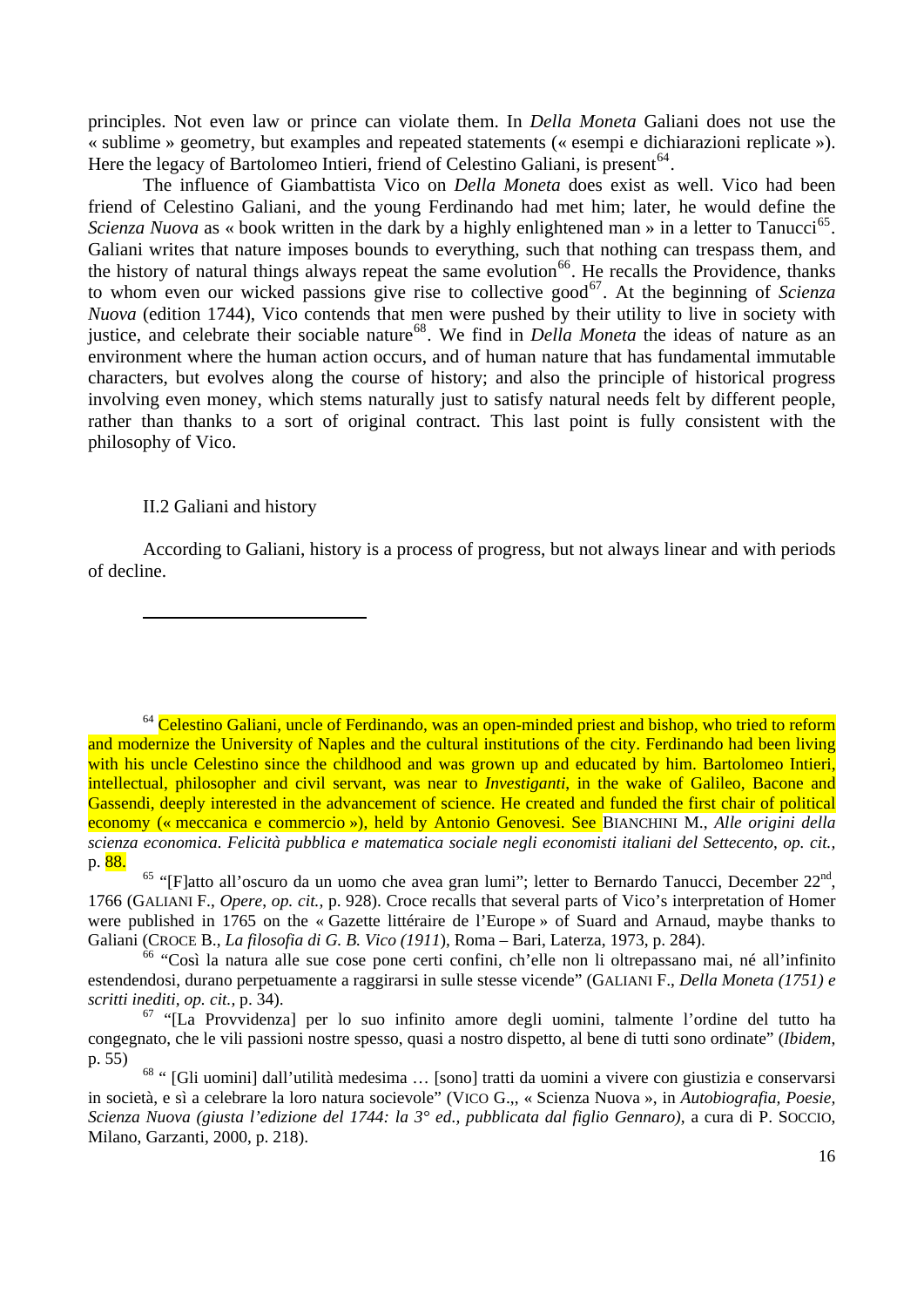and activity after the return from Paris. The idea that a new law must be applied only if it is better than th e previous one does not means blockage, but rather attention and keen reflection. Schumpeter states that Galiani was the sole economist of the  $18<sup>th</sup>$  century who took into account the variability of man and the relativity of every policy with respect to time and place, when in the European intellectual life was entering the « paralysing faith » in universal practical principles<sup>[69](#page-16-0)</sup>. Galiani substitutes to the Providence of Vico the sense of limitation of human action, in front of the immensity of nature, the errors that can be made, the injustice that cannot be eliminated. But all that does not bring to inaction, as demonstrated by his suggestions and his life

credulity of man allows him to keep under control selfishness and deception and to create useful (also if false) beliefs, which frame and coordinate the human relations<sup>[70](#page-16-1)</sup>. Galiani makes an effort to be neither optimist nor pessimist, but realist. He trusts in the possibility of amelioration, even though he does not believe in the society of the *ordre naturel*, just because man is part of nature, and man is continuous change, an entanglement between altruism and selfishness. According to his early unpublished paper *De l'opinion*, modern society derives from religion, which, on its turn, springs from the socialisation of original human passions. The religious

the original state of nature and recalls the struggle of man to dominate nature. Galiani's reflection is historicist, always grasping particular and real, both in *Della Moneta* and in the *Dialogues*<sup>[71](#page-16-2)</sup>. Galiani deems that money and economic structure are not abstractly devised or merely conventional: they are historical formation. He criticizes the ingenuous, idealised representation of

because it has been done by him<sup>72</sup>. Later he will remark that mathematics are « certain » insofar as On the other side, since his first great work (*De Antiquissima Italorum sapientia ex linguae latinae originibus eruenda*, 1710) Vico maintains that only history can be really known by man,

l

<span id="page-16-0"></span>(*Ibidem*, p. 366, n. 1). See TAGLIACOZZO G., « Economic Vichianism: Vico, Galiani, Croce – Economics, Econom ic Liberalism », *op. cit.,* p. 355, who observes that here Schumpeter refers to the technical theory 69 SCHUMPETER J. A., *Storia dell'analisi economica*, 3 vol., trad. it. di P. SYLOS LABINI e L. OCCHIONERO, Torino, Boringhieri, 2003, ed. orig. 1954, I, p. 356. Schumpeter maintains that the influence of Vico on Galiani was relevant as to his social philosophy, but amounted to little as to his technical theory *strictu sensu*, and underlines the influence of Vico also on Galiani's theory of value in broader sense.

*commerce and morality in the early*  also in the Sixties. See STAPELBROEK K., *Love, self-deceit, and money: Neapoli tan Enlightenment*, Toronto, Buffalo and New York, University of Toronto Press, 2008, p. 209-11; VENTURI F., « Galiani tra Enciclopedisti e Fisiocrati », art. cit., p. 52-3. 70 The fragment *De l'opinion* was published by Nicolini in 1959: « Un inedito dell'abate Galiani » , a cura di F. NICOLINI, *Biblion*, I, 1959, p. 139-156. It was written in the Forties, but Galiani came back on it

<span id="page-16-1"></span>71 See EINAUDI L., *Saggi bibliografici e storici intorno alle dottrine economiche*, Cap. XI « Galiani economista », *op. cit.*, p. 281.

<span id="page-16-2"></span> $\frac{72}{12}$  In Latin: « verum ipsum factum; verum et factum convertuntur ». The criterion of truth about a thing is doing it. Knowledge is knowing through causes. Only God has *intelligentia*, whereas man has *cogitatio* and must remain on the surface of things. Man can achieve full knowledge of mathematics, because they are created by him. De Ruggiero observes that in 1710 Vico was anti-Cartesian and almost skeptical, but later, in *Scienza Nuova*, he would provide a positive and constructive vision of human knowledge (DE RUGGIERO G., *Storia della Filosofia*, vol. VI « Da Vico a Kant », Roma – Bari, Laterza, 1976, ed. orig. 1940, p. 32-34). See also FASSO' G., *Storia della filosofia del diritto, vol. II « L'età moderna »*, edizione aggiornata a cura di C. FARALLI, Roma – Bari, Laterza, 2001, p. 214-216. Geymonat and Tisato refers that Vico already expressed this principle in 1708, in his opening speech at the University of Napoli, where he taught rhetorics,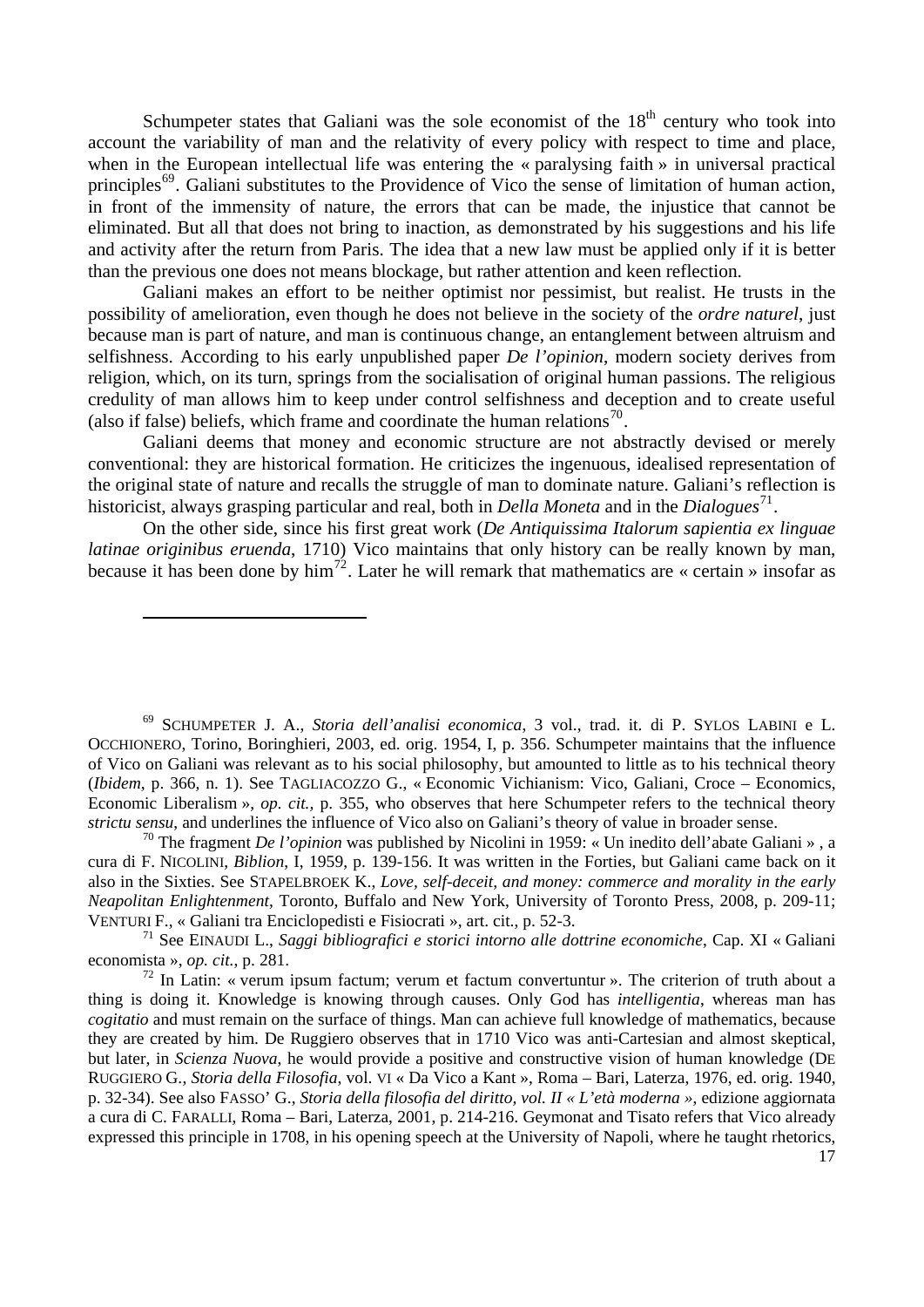names are concerned, but powerless to grasp the ultimate nature of things, since the objects of reality, which are works of God, can be known clearly and distinctly only by his infinite mind<sup>[73](#page-17-0)</sup>.

In *Della Moneta*, before the presentation of the principles of value, Galiani alleges that the value of gold and precious metals derives from the same sentiment in all men, which has been constant for many centuries; that is, from an original disposition of human nature and intrinsic qualities of things<sup>[74](#page-17-1)</sup>.

We can compare this with two « Axioms » (Degnità) of Vico, xiii and xiv: « Uniform ideas originating among entire peoples unknown to each other must have a common ground of truth »; « The nature of things is nothing but their coming into being at certain times and in certain fashions[75](#page-17-2) ». « Fashion » (*guisa*) is the historical, real determination in which nature shows itself as fact, according to the principle that man is a historical being, whose existence unfolds in society<sup>[76](#page-17-3)</sup>. History evolves between two poles. The first is constituted by the disposition of men and the nature of things, which are the immutable basis, accessible to our observation. The second are habits, customs and different level of civilisation of nations. Thus we can investigate the constant human nature only through the infinite variety of circumstances and situations. This is juxtaposed to abstract rationalism and intellectual deduction. The recovery of the past is intended not just as a mere collection of factual beads, or « ideas », arguments, works of art and so on, similarly treated by the antiquaries of the humanities, but rather as a possible world, a society which could have had such characteristics whether it had precisely these or not<sup>[77](#page-17-4)</sup>.

Galiani's already mentioned key statement at the beginning of the Book III, Chapter I of Della Moneta titled « On the proportion between the value of the three metals used for money  $^{78}$  $^{78}$  $^{78}$  »,

<span id="page-17-0"></span><sup>73</sup> See BELAVAL Y., « Vico and Anti-cartesianism », G. TAGLIACOZZO and H. V. WHITE (dir.), Giambattista Vico : an International Symposium, Baltimora, Johns Hopkins Press, 1969, p. 83.

74 GALIANI F., *Della Moneta (1751) e scritti inediti, op. cit.,* p. 67-8.

<sup>-</sup>

<span id="page-17-2"></span><span id="page-17-1"></span>TAGLIACOZZO and H. V. WHITE (dir.), *Giambattista Vico : an International Symposium*, Baltimora, Johns Hopkins Press, 1969, p. 156, according to whom Galiani « paraphrases » the two Degnità.  $75$  « Idee uniformi nate appo intieri popoli tra essoloro non conosciuti debbon avere un motivo comune di vero »; « Natura di cose altro non è che nascimento di esse in certi tempi e con certe guise » (VICO G.,, « Scienza Nuova », *op. cit.,* p. 247-8 ; English translation of *Nuova Scienza* in the text always follows VICO G., *The New Science*, Unabridged Translation of the Third Edition (1744) with the addition of *Practic of the New Science*, Translated by Th. G. BERGIN and M. H. FISCH, Ithaca-New York, Cornell University Press, 1984, in www.archiv.org). On this point see DE MAS E., « Vico and Italian thought », G.

<span id="page-17-3"></span>See DIAZ F., *Introduzione, op. cit.*, p. xci-xcii; RONCHETTI E., « Introduzione », GALIANI F., *Dialoghi sul commer cio dei grani*, trad. it. di L. CALABI, Roma, Editori Riuniti, 1978, p. 17. <sup>76</sup> The idea of historicity of man in Galiani is witnessed also by an aspect of his activity after the return to Naples. He writes the essay *Del dialetto napoletano* (1779) and a dictionary of the dialect, published posthumous. There the dialect is seen as a document of the activity of social and ethnical groups, which grasps, behind the history of words, the history of men, facts and things crystallized in every phrase.

<span id="page-17-5"></span><span id="page-17-4"></span>(dir.), *Giambattista Vico : an International Symposium*, Baltimora, Johns Hopkins Press, 1969, p. 376. Accord ing to him, « the nature of this kind of knowing is Vico's central topic » (BERLIN I., *loc. cit.*). <sup>77</sup> See BERLIN I., « A Note on Vico's Concept of Knowledge », G. TAGLIACOZZO and H. V. WHITE

<sup>78</sup> « Della proporzione tra il valore de' tre metalli usati per la moneta » (GALIANI F., *Della Moneta* 

titled « De nostri temporis studiorum ratione » and published in 1709 (GEYMONAT L., TISATO R., « Il pensiero filosofico – pedagogico italiano », GEYMONAT L., Storia del pensiero filosofico e scientifico, vol. III « Il S ettecento », Milano, Garzanti, 1975, p. 440).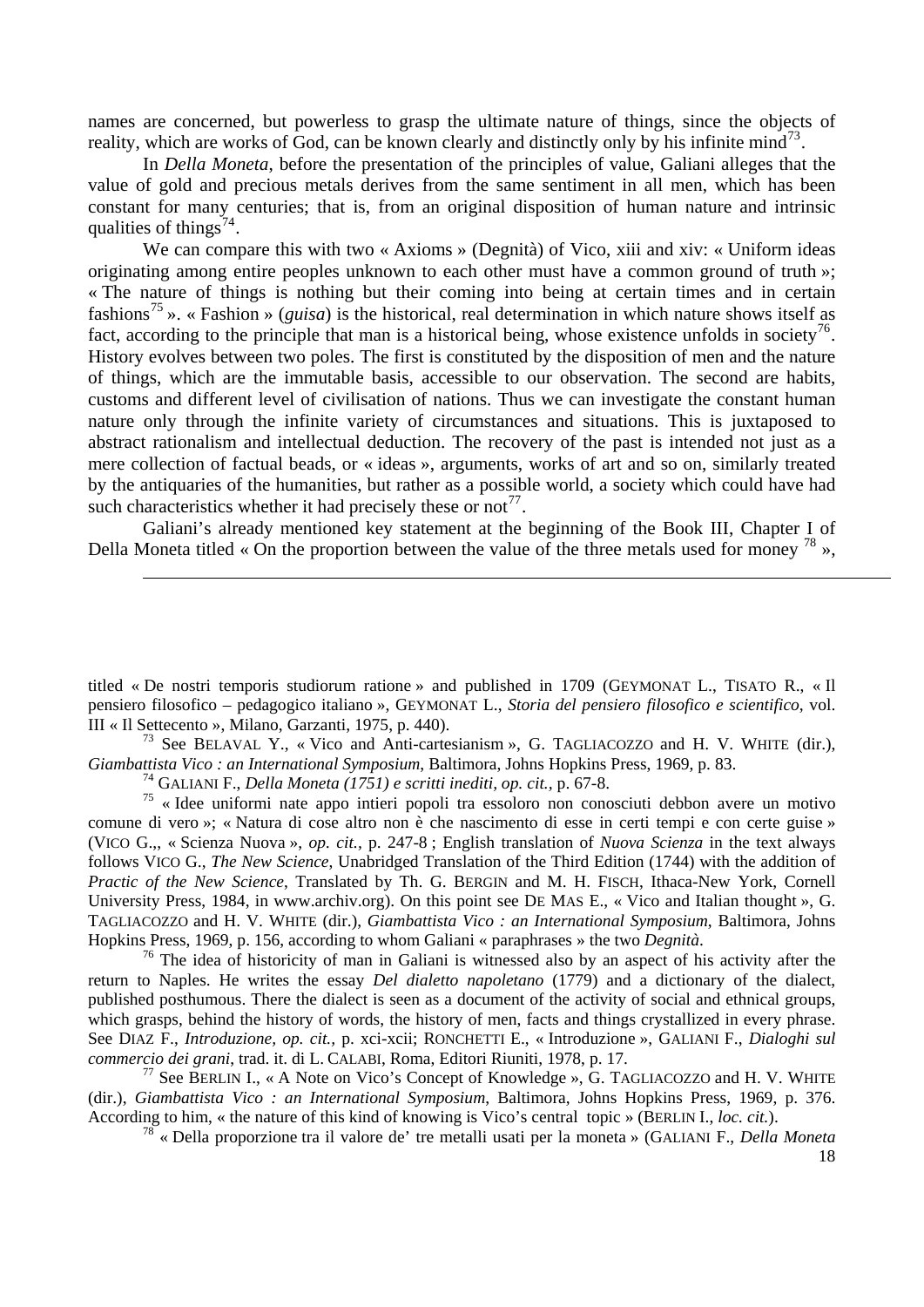that « of the many errors by which our mind is surrounded and among which it continuously wanders, very few would be left if it were possible to make people avoid, as it is easy to say, those which derive from relative words taken in an absolute sense  $\frac{79}{9}$  $\frac{79}{9}$  $\frac{79}{9}$  », derives indeed from these Vico's propositions and is the cornerstone of his vision of value as relationship between man and things.

This is true both for the proportion between the value of the metals used for coins of different purchasing power, as just seen, and for the basic theory of value, which he expounds in Book I, Chapter II: « Declaration of the principles from which the value of all things is born  $80 \times$  $80 \times$ . Indeed his definition of value here is « the idea of proportion between the possession of one thing and the possession of one other in the mind of a man $^{81}$  $^{81}$  $^{81}$ ». From such a definition Galiani, few lines below, draws the principle of the exchange between equivalent, « because where is equality, there is no loss, nor fraud $^{82}$  $^{82}$  $^{82}$  », which is the fundamental concept of his theory of the rate of interest and exchange, since they must ensure the equality in time and space respectively, then they are not unfair earnings $^{83}$  $^{83}$  $^{83}$ .

The seen « idea of proportion » must be, at the same time, both individual and universal, since value should correspond to a sort of equilibrium price. Thus it satisfies the Vichian criterion of truth, i. e. the identity between certum and verum. This principle is relevant and expounded in various topics. Certum is individual, and ascertained by filologia (that really means « history », rather than « philology »); verum is universal, and established by philosophy. This is explained in the Axiom X: « Philosophy contemplates reason, whence comes knowledge of the true; philology observes the authority of human choice, whence comes consciousness of the certain<sup>[84](#page-18-5)</sup> ». Explaining the Axiom, Vico remarks that philosophers must verify their « reasons » through the auhority of the philologists, and philologists, on their turn, must do the same with the reason of philosophers. For him, history is not random and irrational, but nor the realisation of rational plans, as witnessed also in his theory of courses and recurrences<sup>[85](#page-18-6)</sup>: each attempt to apply abstract principles to the very complicated reality is doomed from the beginning.

*(1751) e scritti inediti, op. cit.,* p. 157).

-

<span id="page-18-0"></span>Physiocrats, who draw practical conclusions from abstract principles; see TAGLIACOZZO G., *Economisti napolet ani dei sec. XVII e XVIII*, Bologna, Cappelli, 1937, p. lii.  $79 \times$  Di tanti e tanti errori, onde è circondata la nostra mente e in mezzo a' quali perpetuamente s'aggira, non ne resterebbero se non pochissimi, quando fosse possibile a fare che si evitassero, come è facile a dire, quelli che provengono dalle voci relative prese in senso assoluto » (GALIANI F., *Della Moneta (1751) e scritti inediti, op. cit.,* p. 157). In the subtitle of the chapter, this part is summarized as « Il valore è una relazione » (Value is a relation). As we have seen, in the *Dialogues* the same criticism will be addressed to

<span id="page-18-1"></span><sup>80</sup> « Dichiarazione dei principi onde nasce il valore delle cose tutte » (GALIANI F., *Della Moneta (1751) e scritti inediti, op. cit.,* p. 36).

<span id="page-18-2"></span> $81 \times$ [U]na idea di proporzione tra 'l possesso d'una cosa e quello d'un'altra nel concetto d'un uomo » (GALIA NI F., *Della Moneta (1751) e scritti inediti, op. cit.,* p. 39).

82 « [P]erché nella egualità non v'è perdita né inganno » (GALIANI F., *loc. cit.*).

<span id="page-18-4"></span><span id="page-18-3"></span>PONS A., « Vico and French thought », G. TAGLIACOZZO and H. V. WHITE (dir.), Giambattista Vico : an *Interna tional Symposium*, Baltimora, Johns Hopkins Press, 1969, p. 169 and n. 14. <sup>83</sup> On the influence of Galiani on Turgot, especially with regard to the theory of the interest rate, see

<span id="page-18-6"></span><span id="page-18-5"></span> $84 \times$  La filosofia contempla la ragione, onde viene la scienza del vero; la filologia osserva l'autorità dell'um ano arbitrio, onde viene la coscienza del certo » (VICO G.,, « Scienza Nuova », *op. cit.,* p. 246).

85 See GEYMONAT L., TISATO R., « Il pensiero filosofico – pedagogico italiano », *op. cit.,* p. 451-

19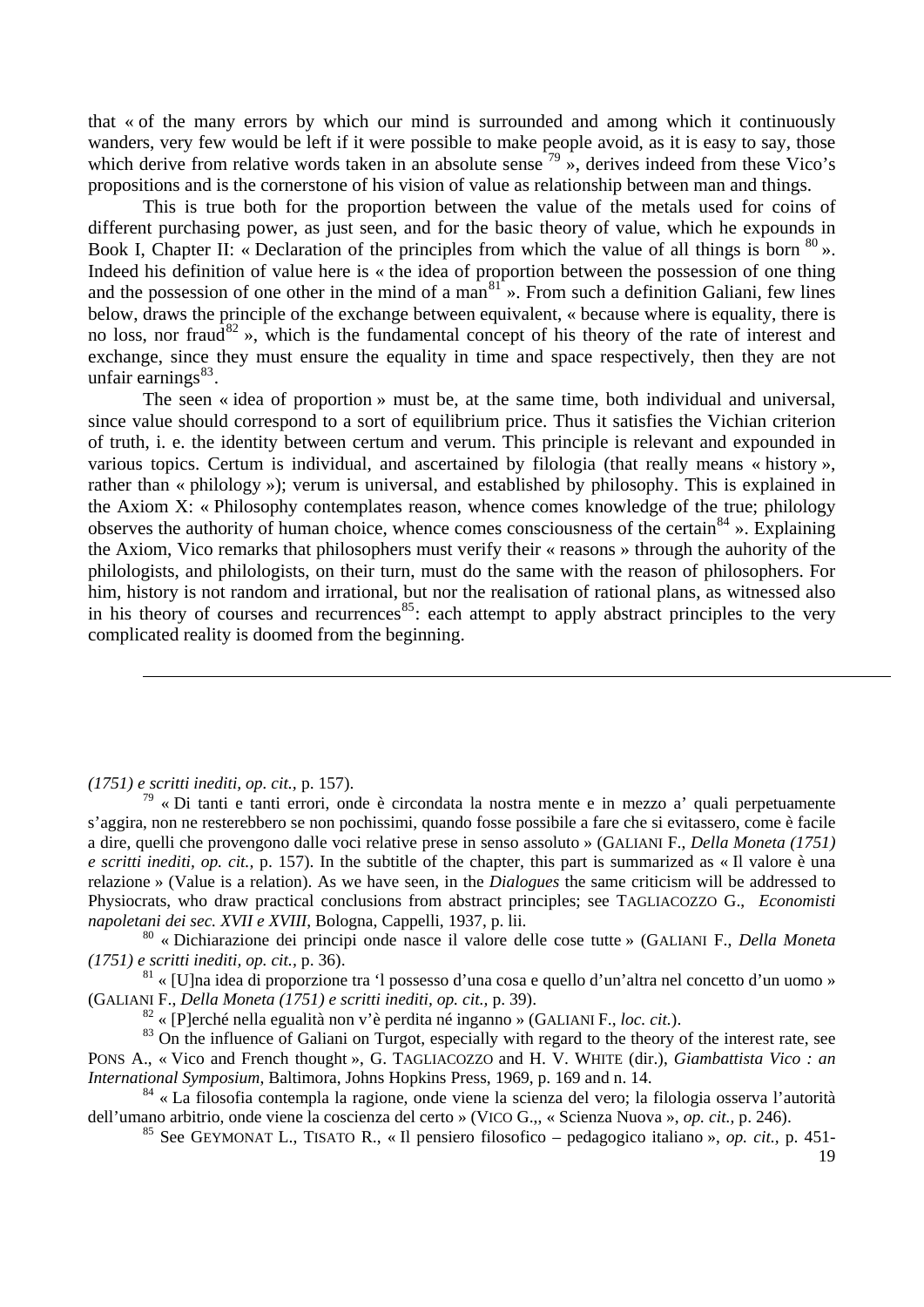Indeed Vico singles out rationality in history: not abstract, mathematical, cartesian, of the Enligthenment, but concrete, immanent rationality, which shows up into the history itself<sup>[86](#page-19-0)</sup>.

#### II.3 Policy, circumstances, social habits: the Vichianism of Galiani

-

His cultural attitude leads Galiani to the idea that everybody who acts politically must consider the real circumstances and the stratified social habits. He says: « the human nature cannot be ameliorated beyond a certain point. If one tries more, he spoils the natural order » and « from disorder to order and from order to disorder perpetually the world goes. One cannot repress luxury in prosperity, as one cannot prevent fields to yield crop in summer  $87 \times$  $87 \times$ . We can compare these passages with the following Axiom lxvi of Vico: « Men first feel necessity, then look for utility, next attend to comfort, still later amuse themselves with pleasure, thence grow dissolute in luxury, and finally go mad and waste their substance  $88 \times$  $88 \times$ .

In the note iv of the second edition of Della Moneta (1780), Galiani offers a historical, rather than allegorical, interpretation of the myth, with reference to the history of shipping in Mediterranean sea<sup>[89](#page-19-3)</sup>, that we can set near the Axiom xvi: « Vulgar traditions must have had public grounds of truth, by virtue of which they came into being and were preserved by entire peoples over long periods of time $^{90}$  $^{90}$  $^{90}$  ».

In Galiani's opinion, we have seen, the best law may not spring even from the intellectual elaboration of an enlightened group, who cannot apprehend all aspects of the pretended *ordre* 

<span id="page-19-1"></span> $87 \times$ Il comune degli uomini non si può nelle idee oltre a certi limiti migliorare; e, volendolo a ogni modo fare, l'ordine delle cose si guasta e si corrompe » e « dal disordine all'ordine e dall'ordine al disordine perpetuamente si viene. Tanto è dunque volere impedire il lusso nella prosperità quanto il voler che nella state le biade ... non fruttifichino » (GALIANI F., *Della Moneta (1751) e scritti inediti, op. cit.,* p. 46 and 242).

<span id="page-19-2"></span>88 « Gli uomini prima sentono il necessario, dipoi badano all'utile, appresso avvertiscono il comodo, più innanzi si dilettano del piacere, quindi si dissolvono nel lusso, e finalmente impazzano in istrapazzar le sostanze » (VICO G.,, « Scienza Nuova », *op. cit.,* p. 262).

89 GALIANI F., *Della Moneta (1751) e scritti inediti, op. cit.,* p. 308-310.

<span id="page-19-4"></span><span id="page-19-3"></span>90 « Le tradizioni volgari devon avere avuto pubblici motivi di vero, onde nacquero e si conservarono da intieri popoli per lunghi spazi di tempi » (VICO G.,, « Scienza Nuova », *op. cit.,* p. 248).

<sup>452.</sup> Berlin writes: « The central idea at the heart of Vico's thought is that, in the individual and society alike, phase follows phase [...] as stages in the pursuit of an intelligible purpose – man's effort to understand himself and his world, and to realize his capacities in it. [...] [M]en acted as they did because their membership of social groups, and their sense of this relationship, was as basic and as decisive as their desire for food, or shelter, or procreation [...]. » (BERLIN I., *Vico and Herder. Two Studies in the History of Ideas*, London, Chatto and Windus, 1980, orig. ed. London, The Hogarth Press, 1976, p. 34-35 and 87). About the possibility of « recurrences » (*ricorsi*) and their characteristics, see DE RUGGIERO G., *Storia della Filosofia*, vol. VI « Da Vico a Kant », *op. cit.,* p. 64-65.

<span id="page-19-0"></span><sup>86</sup> In 1720 Vico writes *De uno universi iuris principio et fine uno*, where he calls history « natural law of peoples » (*diritto naturale delle genti*) and begins his theory of *verum* – *certum*. In legal field, *verum* is justice, and *certum* is the positive law (FASSO' G., *Storia della filosofia del diritto,* vol. II « L'età moderna », *op. cit.,* p. 217-220). If we apply this criterion to free trade, we can conclude that justice must be joint with a legislation that takes into account the concrete welfare of people.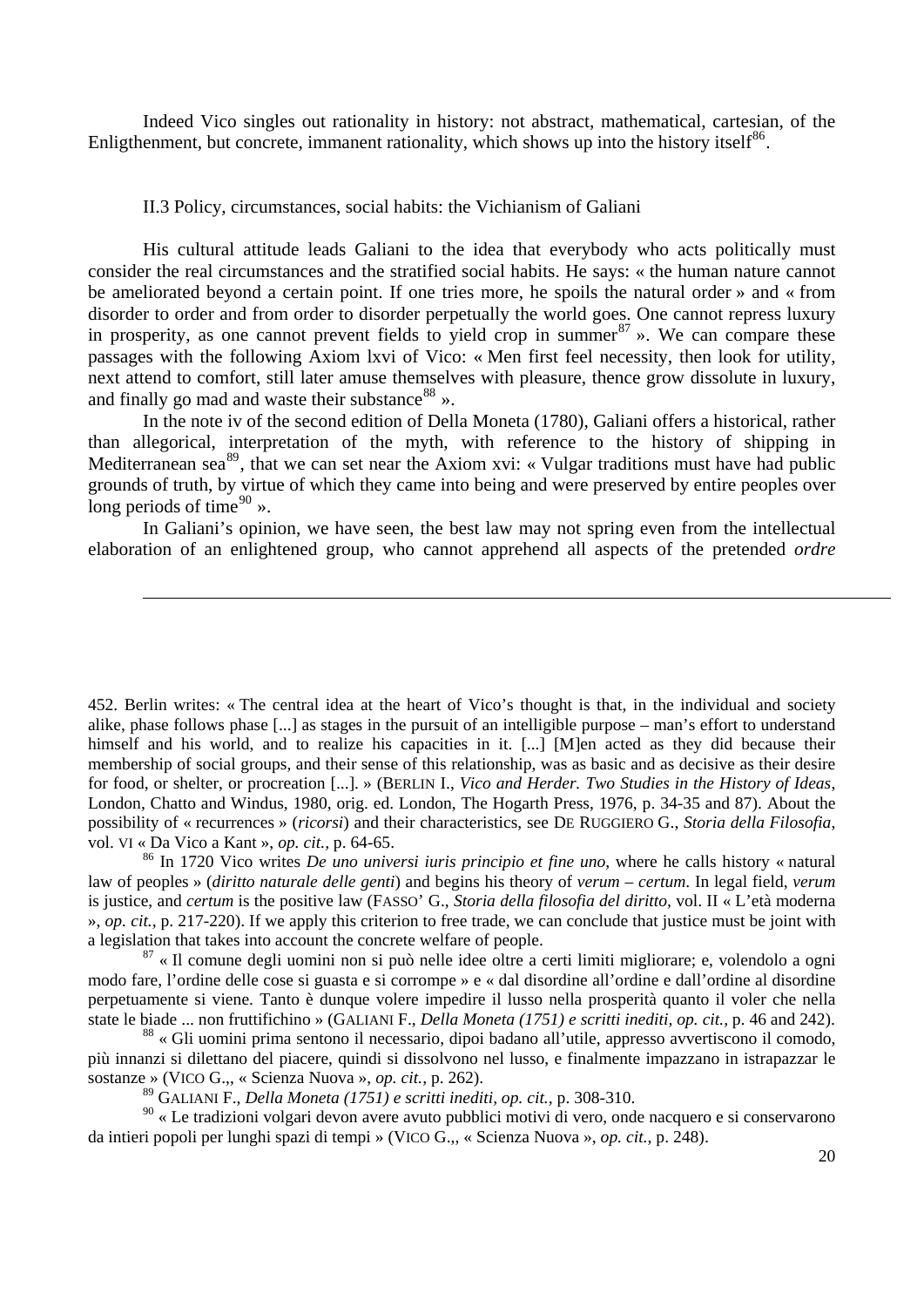of welfare of his subjects. The initial attitude favourable to the free trade of grain, mentioned in par. I.1, can been explained as due just to his pragmatism<sup>[91](#page-20-0)</sup>. *naturel*, first of all human malice. Indeed, the mission of the prince is to achieve an acceptable level

general, orator, judge, medical pratictioner, casuist, are most often in the right when they do not depart from the probable $93$ . The Axiom vii of Vico is on the same line of reasoning: « Legislation considers man as he is in order to turn him to good uses in human society. Out of ferocity, avarice and ambition […] it creates the military, merchant and governing classes, and thus the strength, riches and wisdom of commonwealths. Out of these three great vices [...] it makes civil happiness  $92$ ». Also Vico tries to understand how one can act and within what limits one can regulate the institutions, which the Neapolitan philosopher wants to investigate through his « rigorous » *New Science*. Here « rigorous » means such that takes into account all aspects of man and society, rational and irrational: passions, interests, volunty, historical period, geography, institutions. Vico, in polemical attitude against Descartes and the geometrical method, emphasize that there are as many methods as subjects to deal with. Against a method which sharply distinguishes true and false, he claims that statesman,

different, so that the application of the theories must be different as well. One can argue only about the countries he knows really well $^{95}$ . On these points is really interesting, overall for the methodological assertions at the beginning, the short paper on the food administration in Genova, sent by Galiani to Giovanni Battista Grimaldi on  $23$  April 1773<sup>[94](#page-20-3)</sup>. His ideas are fully developed and he can expound them in a private text with total liberty and without any concern about political correctness. He writes that modern French, due to their great ignorance, called this science « economy », but they should have called it « politics ». Such a science is just the application of general theories very simple to particular cases very complex. Its theoretical truths are really easy, almost trivial, but their application demands a great, profound knowledge of every aspect of the country under scrutiny. This science includes ethics, customs, laws, commerce, agriculture, public finance. All cases are

One must single out few simple general principles; the actual difficulty lies in their application to These important methodological statements bring the empirism of *Dialogues* to the extreme.

 $91$  Minerbi underlines that, in that moment, liberalization appeared to Galiani as a reasonable way to get grain cheaply. This must not be intended as a nearness to Physiocracy. See MINERBI M., « Diderot, Galiani e la polemica sulla Fisiocrazia », *Studi Storici*, 14, 1, 1973, p. 151 n. 10, where he marks his distance from the interpretation of Venturi (VENTURI F., « Galiani tra Enciclopedisti e Fisiocrati », art. cit.), who would seem to believe in Galiani's initial support to Physiocracy.

<span id="page-20-0"></span> $92 \times$  La legislazione considera l'uomo qual è, per farne buoni usi nell'umana società: come della ferocia, dell'avarizia e dell'ambizione [...] ne fa la milizia, la mercatanzia e la corte, e sì la fortezza, l'opulenza e la sapienza delle repubbliche; e di questi tre grandi vizi [...] ne fa la civile felicità » (VICO G.,, « Scienza Nuova », *op. cit.,* p. 245).

<sup>93</sup> BELAVAL Y., « Vico and Anti-cartesianism »*, op. cit.,* p. 79.

<sup>94</sup> GALIANI F., *Opere, op. cit.,* p. 735-741.

<span id="page-20-3"></span><span id="page-20-2"></span><span id="page-20-1"></span> $95$  This is a real Vichian approach. We can remember that in the essay « In memoria del Manifesto dei comunisti », 1895 (« Remembering the Communist Manifesto », 1895), Antonio Labriola observes approvingly that Vico looks at history as a process that the mankind engenders, carrying out continuous experiments in the different fields of religion, language, law, habits and so forth (LABRIOLA A., *Scritti filosofici e politici*, Torino, Einaudi, 1973, p. 519).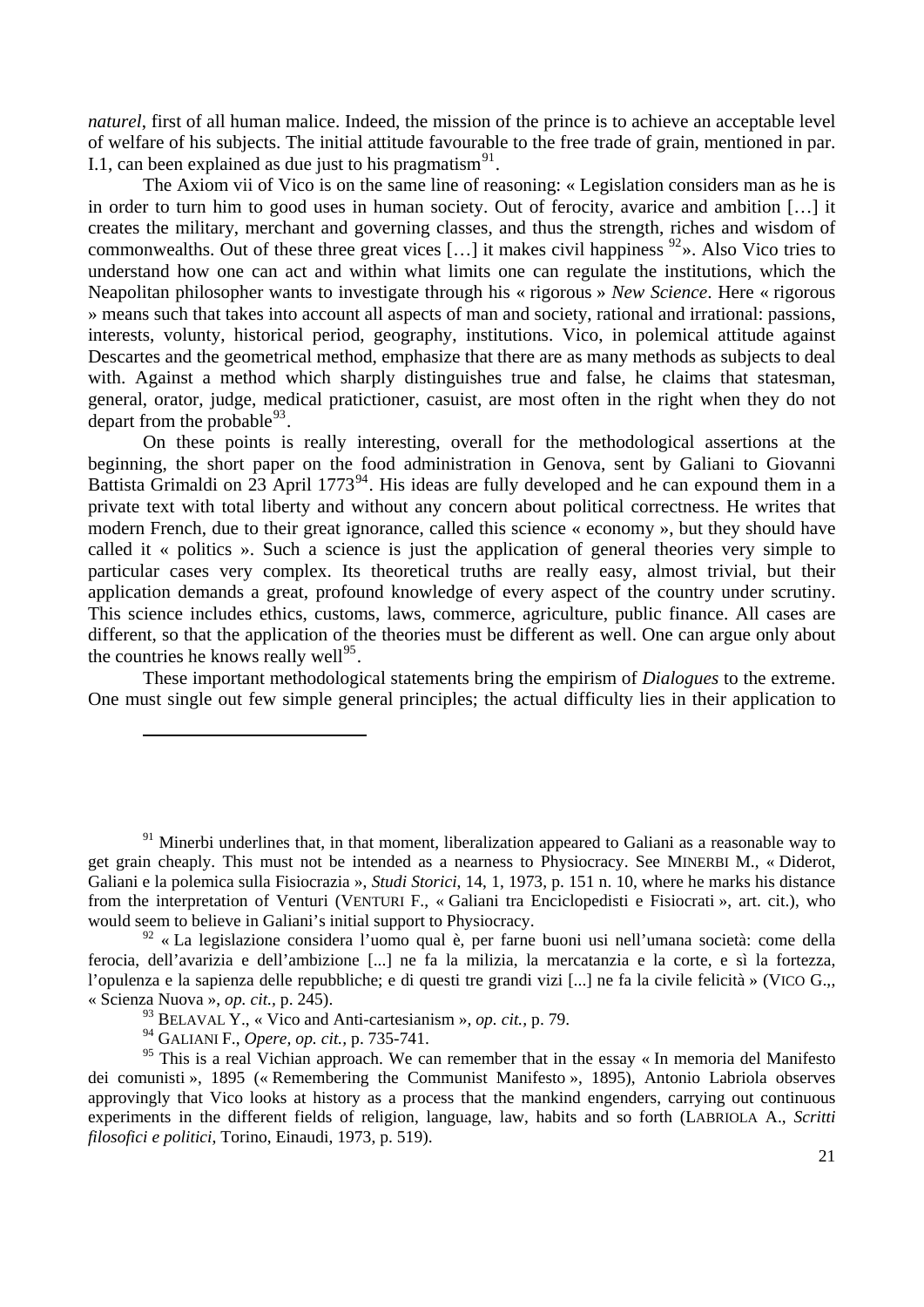each sp ecific historical situation.

general good: and it is false in politics, even if it is true in geometry, that the whole is stronger than one of its part<sup>[96](#page-21-0)</sup> ». Near the end of the text, Galiani claims that the political leader must be enemy of « the best », which is just a wishful thinking for idle philosophers, and must be happy with « the good, or the minor evil ». Indeed it does exist in nature a general rule of « mutation » (*mutazione*), so « the best » cannot be established once and for all. Besides, « a particular drawback often goes through a

paths without looking if things are changed, Zanobi says in the Forth Dialogue. The best the « true philoso pher » can do is just to hasten corrections. The individual choice, which takes place in the social context, creates habits and shapes one's nature, also if the process is uncertain, unpredictable and subject to many different causal forces. Everybody creates the taste that the moral constitution of his spirit allows him. The taste becomes habit, the habit becomes nature. Man seems to desire the condition that he hasn't; but, if he had it, he would be in despair and wouldn't be able to adapt himself to it. Moreover, the change of mentality is slow, and the intellectual must help its evolution<sup>[97](#page-21-0)</sup>. Man is idle and likes following old

trouve que cela lui est tout naturel [...] il ignore le bienfaiteur et le bienfait, comme il ignore et le méchant et le mal qu'il lui causé, et qu'il croit honnêtement être de sa nature<sup>[98](#page-21-1)</sup> ». In order to do so, the « true philosopher » must cope with the human nature, well described at the beginning of the Eighth *Dialogue*: « l'homme [...] est une quantité indéterminable [...] une matière ductile par la filière de l'habitude [...] ce qui est plus singulier, aussi-tôt qu'il s'y est fait, il

pilotage et de la conduite d'un vaisseau: l'objet est la route, les moyens sont la manoeuvre qu'il faut faire $^{99}$ ». Thus in the *Dialogues* political economy is a science concerning the behaviour of man. As Galiani says, again in the Eighth *Dialogue*, « c'est absolument la même science que celle du

to law not animated by natural reason<sup>101</sup> ». In *Dialogues*' words, quoted above in par. 1.5, « les Man shapes history, but he is shaped by habits. Only the wise man can reckon the exact measure of the policy to implement, beyond which good becomes evil. Such a limit « le sage seul le calcule. Le peuple le sent par instinct. L'homme en charge l'aperçoit avec le temps<sup>[100](#page-21-2)</sup> ». And Vico, in their long-distance dialogue through time, discusses the same issues in the Axioms xii, lxix and civ: « Common sense is judgment without reflection, shared by an entire class, an entire people, an entire nation, or the whole human race »; « Governments must conform to the nature of the men governed »; « The remark of Dion Cassius [i.e. Chrysostom] is worthy of consideration, that custom is like a king and law like a tyran; which we must understand as referring to reasonable custom and

l

<sup>96 «</sup> Il danno d'un particolare attraversa spesso un bene generale: ed è falso in politica, benché sia vero in geometria, che il tutto sia più forte d'una sua parte » (GALIANI F., *Opere, op. cit.,* p. 739).

<span id="page-21-1"></span><span id="page-21-0"></span>published in 1709), did not go towards specialization, as it was in fashion already in his era, but rather towards « knowledge », intended as global experience of « philosophy » and « philology »; see RICUPERATI G., *Frontiere e limiti della ragione, op. cit.,* p. 22. 97 Vico's pedagogy, as emerges from *De nostri tempori studiorum ratione* (written in 1708,

<sup>&</sup>lt;sup>98</sup> GALIANI F., *Dialogues sur le commerce des bleds (1770), op. cit., p. 190.* 

<sup>99</sup> *Ibid*., p. 193.

<span id="page-21-2"></span><sup>100</sup> *Ibid.,* p. 191.

 $101$  xii : « Il senso comune è un giudizio senz'alcuna riflessione, comunemente sentito da tutto un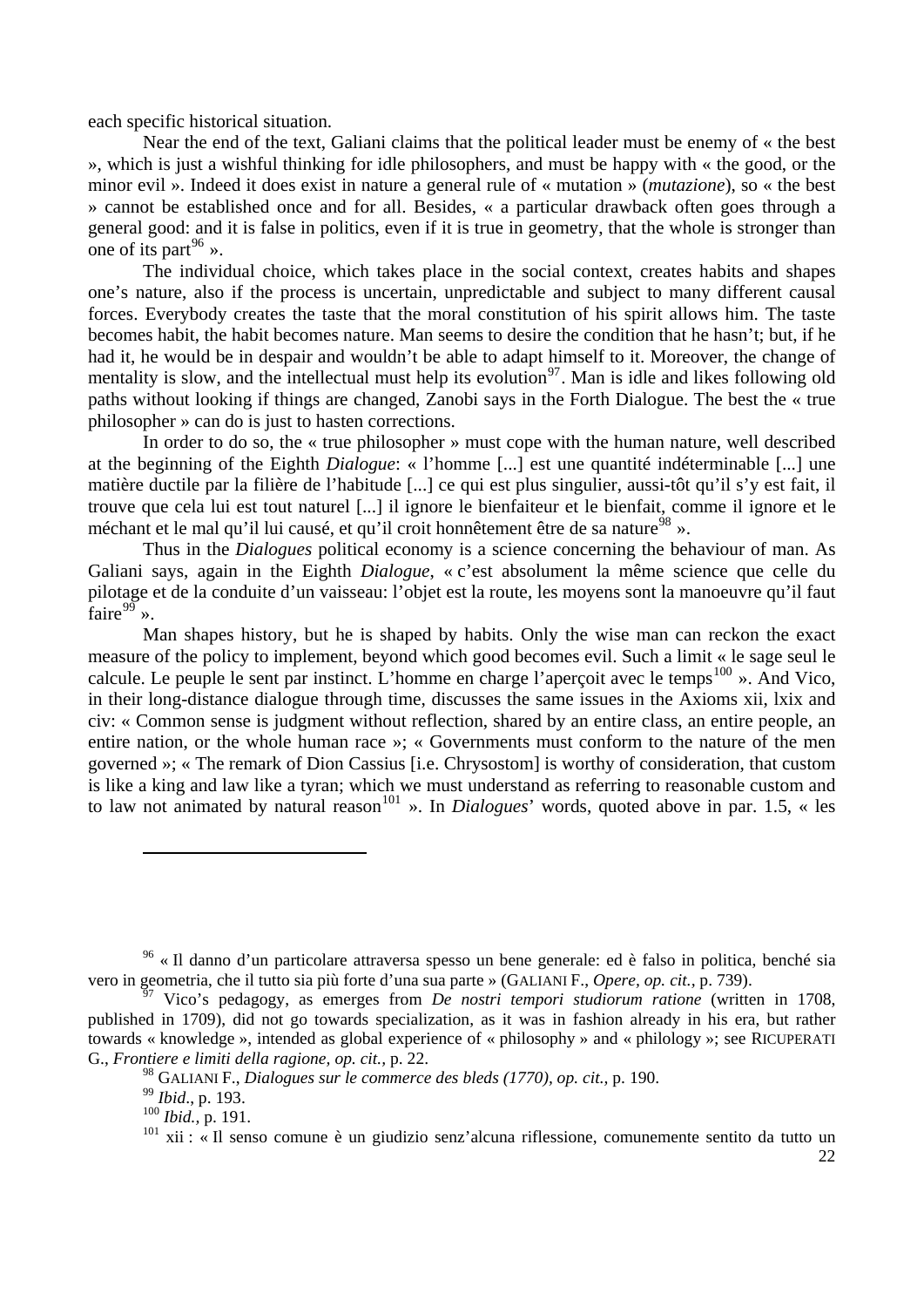mœurs sont toujours plus forts que les lois ».

<sup>-</sup>

We can conclude that, according to both Galiani and Vico, in the art of government «wisdom » is needed: a set of qualities which analytical intelligence is part of, mingled with a special, rare sensibility. Such wisdom is collective patrimony of people, who « sent par istinct », whereas the common man mistakes about « natural », « bienfaiteur", « bienfait », « méchant ». Only wise men know the bounds, beyond which even the best policy must not go; unwise people remain an indetermined quantiy and believe that benefits and drawbacks are « natural  $102$  ».

## II.4 Galiani's vision of nature and the influence of Vico.

Also the vision of nature of Galiani owes much to Vico<sup>[103](#page-22-1)</sup>. Auerbach notes that in Vico's thought the word « natura » refers often to the spiritual and social human nature<sup>[104](#page-22-2)</sup>. Galiani recalls a

ordine, da tutto un popolo, da tutta una nazione o da tutto il gener umano"; lxix : « I governi devono esser Grotius of confusion between *ius naturale philosophorum* and *ius naturale gentium* (CROCE B., *La filosofia di G. B. Vico (1911*), Roma – Bari, Laterza, 1973, p. 101). conformi alla natura degli uomini governati »; civ : « E' un detto degno di considerazione [...] che la consuetudine è simile al re e la legge al tiranno; che deesi intendere della consuetudine ragionevole e della legge non animata da ragion naturale » (VICO G.,, « Scienza Nuova », *op. cit.,* p. 247, p. 263, p. 273). It has been observed that the profound believe of Vico in the unity of the mankind derives from Bodin; see COTRONEO G., « A Renaissance Source of the *Scienza Nuova*: Jean Bodin's Methodus », G. TAGLIACOZZO and H. V. WHITE (dir.), *Giambattista Vico : an International Symposium*, Baltimora, Johns Hopkins Press, 1969, p. 58. The common consensus of all peoples in order to achieve a feeling of certitude about matters pertaining to the natural laws of nations is « the kernel » of Vico's argument against Grotius, who, in Vico's opinion, does not take into account the common consensus of all peoples in regard to human needs and utilitarian interests when discusses the natural law of nations; see FAUCCI D., « Vico and Grotius: Jurisconsults of Mankind », G. TAGLIACOZZO, H. V. WHITE (dir.), *Giambattista Vico : an International Symposium*, Baltimora, Johns Hopkins Press, 1969, p. 71, n. 25. Croce in 1911 recalls Vico's accusation to

<span id="page-22-0"></span>tempo', non sarà incline al facile legiferare e non s'illuderà di poter plasmare a nuovo l'umanità sopra un modello soggettivo » CROCE B., *La filosofia di G. B. Vico (1911*)*, op. cit.,* p. 103).  $102$  In Vico's vision, the feelings of the majority of people are the boundaries of reason (ABBAGNANO) N., *Storia della filosofia*, vol. II « La filosofia moderna: dal Rinascimento all'Illuminismo », Torino, UTET, 1993, p. 335). Croce in 1911 deems that « Everyone who thinks, as Vico, that customs worth more than law and that customs do not change suddenly, but only gradually and slowly, will not legiferate easily and will not fancy to shape a new humanity according to his subjective model » (« Chi pensa, come il Vico, che 'i costumi valgano più delle leggi' e, insieme, che 'i costumi non si cangino d'un tratto ma per gradi e in lungo

<span id="page-22-1"></span>Correspondance, op. cit., p. 738. This letter was written in June or July 1767). See also MINERBI M., « Dider ot, Galiani e la polemica sulla Fisiocrazia », art. cit., p. 152.  $103$  This is here a subtle, but relevant, difference with Diderot, whose esteem for Le Mercier de la Rivière was just due to the relationship established by Physiocracy between social and natural order: « Au reste, voici sur quoi mon eloge [de Mercier de la Rivière] est fondé: [...] personne ne me paraît avoir vu, comme lui, que l'ordre des sociétés était donné essentiellement par l'ordre de la nature, et que vouloir une bonne société et s'écarter de cet ordre, c'est un vouloir une impossibilité » (DIDEROT D., *Oeuvres*. *Tome V<sup>e</sup> :* 

<span id="page-22-2"></span>Scienza Nuova (giusta l'edizione del 1744: la 3<sup>°</sup> ed., pubblicata dal figlio Gennaro), a cura di P. SOCCIO, 104 See SOCCIO P., « Nota introduttiva », VICO G.,, « Scienza Nuova », in *Autobiografia, Poesie,*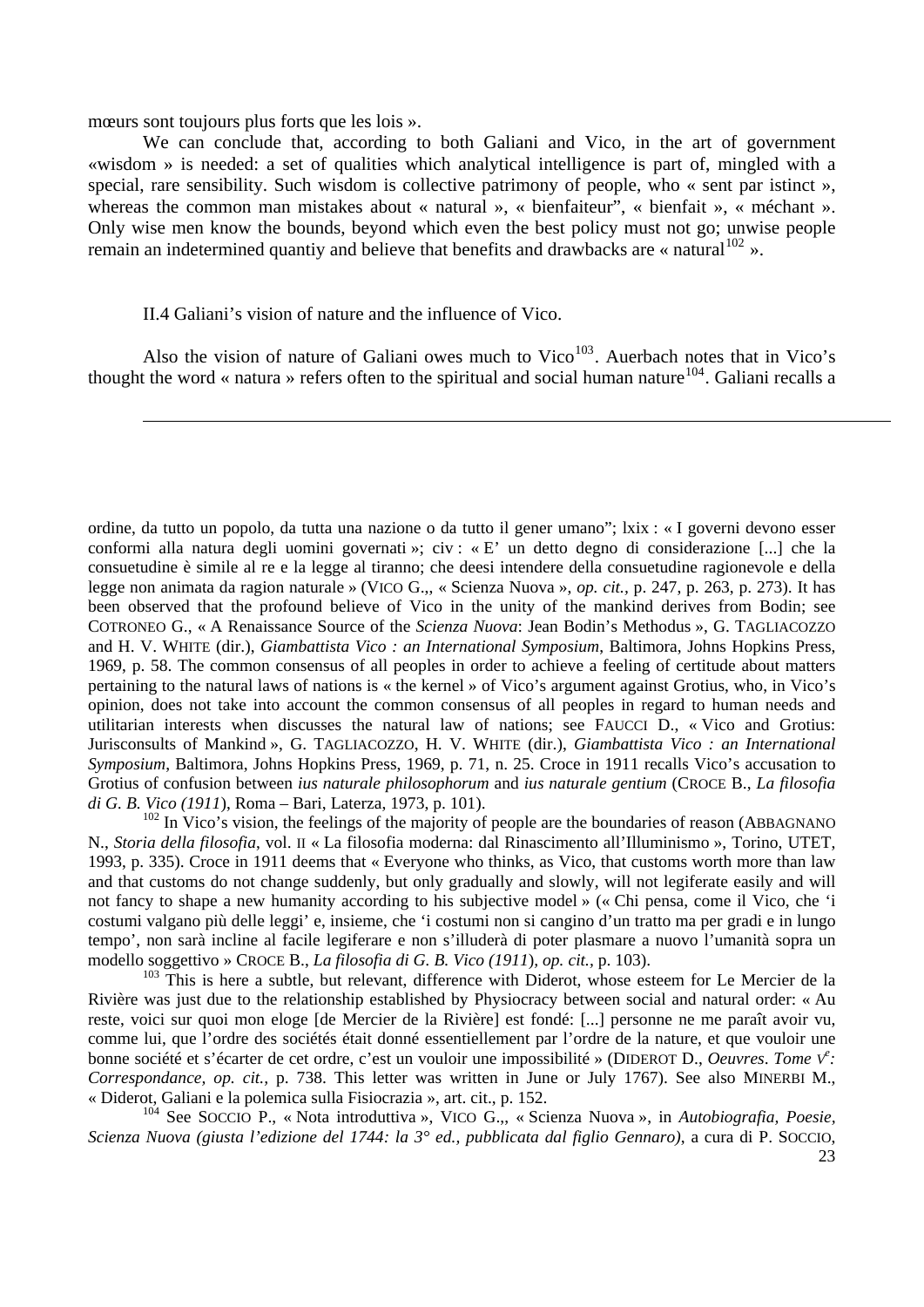export. It is a « loi naturelle inhérente au sol », but developed in a specific historical condition, valid in thos e particular circumstances. sort of natural law in a *Mémoire* on famine in France and the errors of the *Edit* of 1764, sent, through M.e d'Epinay, to Sartine in December 1770[105](#page-23-0). In the *Mémoire* he writes that since long there are countries, like Sicily, that export grain freely, and no sovereign ever decided to limit the

society, and prompt calls to remove the legal hindrances that prevent the application of natural law $^{106}$ . The Physiocrats look at natural liberty as something new, which will renew the entire

human nature, therefore, as in an individual « becoming older, volunty creates liberty », so it happens in the history of peoples  $108$ . The natural law in Galiani's vision is what has always happened: since history is continuous change, absolute natural laws do not exist, but only phenomenons and situations more or less persistent. Now, in Vico's thought, in the childhood of humanity (the epoch of Gods and fantasy) the action and production of man was spontaneous, unconscious, nearly natural, and rationality was latent (*certum* existed, but *verum* not yet); but history urged and prompted even in prehistory and opened the pathway to the adult era, that is the rational epoch of men (*verum* emerges, and it includes not only rationality, but also passions of *certum* of the previous stages)<sup>[107](#page-23-1)</sup>. Vico's law theory consists just of the fusion of a formal relationship, the natural law, with a historical object, the people law (*diritto delle genti*); domination and liberty are prefigured in the structure of the

nature of things, namely: which is the Kingdom we are going to speak about? Where is? What are its cust oms and opinions, and the advantages we can get, or the risk we ought to avoid? Zanobi says in the Second Dialogue that one must set up the principles drawn from the very

sommes nous? Des insects, des atômes, rien. (...) Sans doute elle remet toutes les choses en équilibre, mais nous n'avons que faire d'attendre ce retour et cet équilibre<sup>111</sup>. » The difference between the policies of grain is due to the nature of things: public warehouses can be a nice solution in small countries, in large countries this isn't possible, because of the difficulty of administration: « Approvisionner et nourrir avec règle et économie deux ou même un million d'habitants est au dessus des forces humaines<sup>[109](#page-23-2)</sup> ». Large countries cannot develop only manufacture and commerce, because they wouldn't have sufficient vent for surplus and cannot specialize only in those sectors: « Pouvez-vous réduire vingt millions d'hommes à n'être que Manufacturiés ou Navigateurs? (...) La Nature a mis des bornes en tout, on ne la viole pas jusqu'à ce point<sup>[110](#page-23-3)</sup> ». Zanobi expresses lyrically the vision of nature of the *abbé*: « La nature est quelque chose d'immense, d'indéfini, elle est le digne ouvrage de son Créateur. Et nous, qui

-

<span id="page-23-0"></span>Milano, Garzanti, 2000, p. 179.

<sup>105</sup> See DIAZ F., *Introduzione, op. cit.,* p. lxxix.

<span id="page-23-2"></span><span id="page-23-1"></span><sup>&</sup>lt;sup>106</sup> Perrot comments: « Du reste, comment intégrer les accidents de l'histoire à une démarche qui cherche l'ordre immuable de la Nature sous l'écume du quotidien et veut construire la science de ses lois? » (PERROT J. C., *Une histoire intellectuelle de l'économie politique. XVII<sup>e</sup>-XVIII<sup>e</sup> siècle, op. cit., p. 278).* 

<sup>&</sup>lt;sup>107</sup> DE RUGGIERO G., *Storia della Filosofia*, vol. VI « Da Vico a Kant », *op. cit.*, p. 42-44.

<sup>108</sup> BADALONI N., *Introduzione a Vico, op. cit.,* p. 62.

<sup>109</sup> GALIANI F., *Dialogues sur le commerce des bleds (1770), op. cit.,* p. 48-49.

<span id="page-23-3"></span><sup>110</sup> *Ibid*., p. 56.

<sup>111</sup> GALIANI F., *Dialogues sur le commerce des bleds (1770), op. cit.,* p. 195. Charles observes that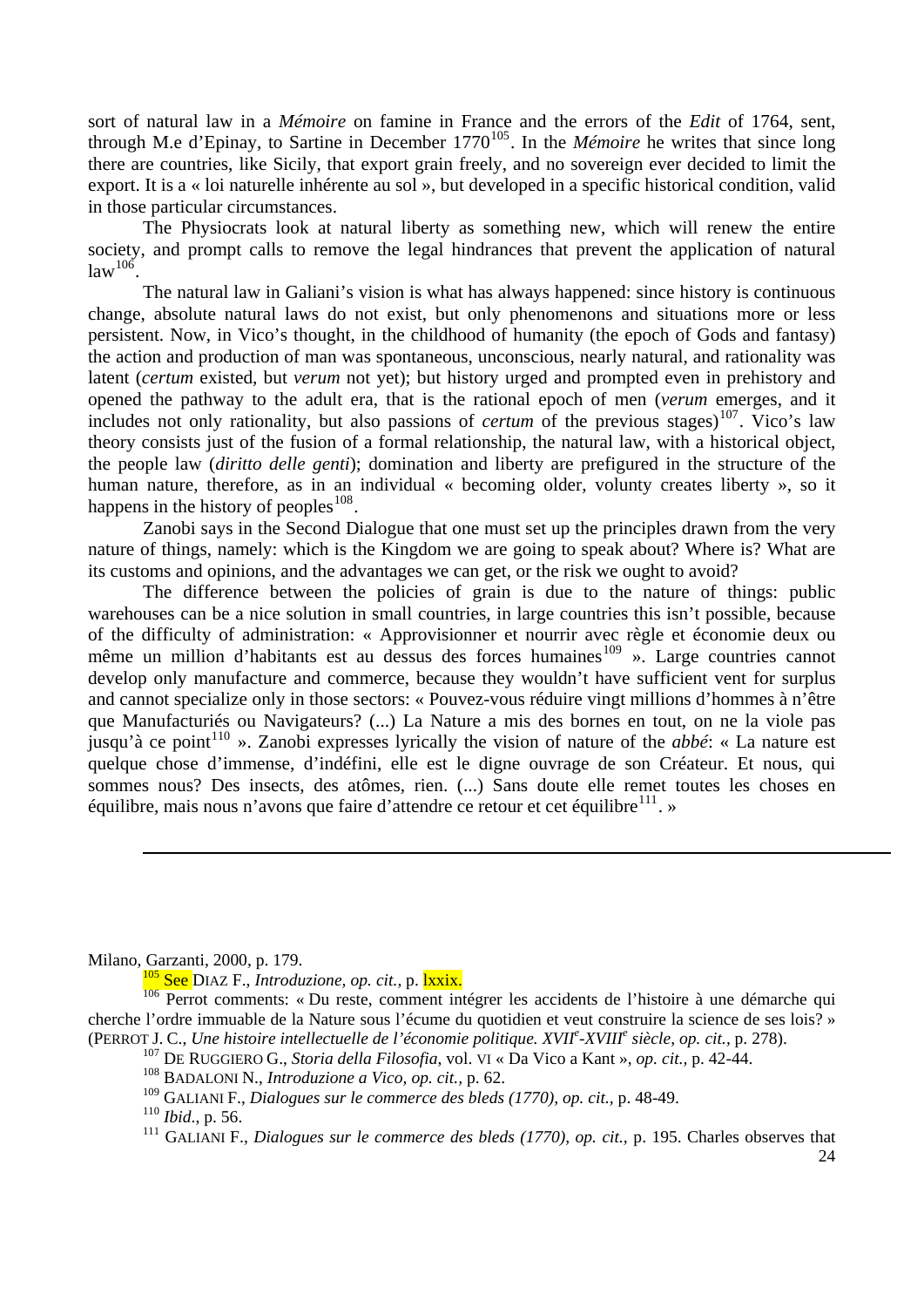Another issue that widens our interpretation of Galiani's concept of nature is his idea of fortuitous event, explained in the treatment of interest and agriculture in *Della Moneta* and in the Fifth *Dialogue*. What is called the fruit of money, when it is legitimate, is the price of palpitation. The interest rewards risk and privation of liquidity. It equalizes current money and money far in the future; just like the exchange rate equalizes current money and money far in the space. Thus the interest exists, is similar to the exchange rate and one must understand rationally its nature in the history, without moralism. Borrowing at interest is changing equivalent, because things that offer the same utility and comfort to the agents are really equivalent.

Galiani goes into uncertainty also with reference to agriculture, compared with gambling. Zanobi says in the Fifth *Dialogue* that nothing is less hazardous than fortune or less fortuitous than chance, that have constant courses and recurrences. The human beings have been able to evaluate the fortuitous damage in the trade of grain and bread thanks time and habits, because only nature and instinct can solve these puzzling problems, impossible even for very skilled mathematicians. Also the farmer is a gambler, against weather and seasons which hold the bank.

The history of an agricultural country is parallel to the story of a gambler. At the beginning people are hard-working, fierce, free and martial, with a bent for war. But war is « the luxury of nations » (indeed, it destroys wealth), therefore it causes the decline of the state and high public debt, so money flows away. In a country without manufacture, compelled to buy grain abroad, external debt soars. As a result, the national independence is jeopardized and inequality rises, because of the growth of finance. As an indebted gambler, the only hope lies in bumper crops, but just one bad year is sufficient to fall down again. At the same time, « industrious foreigners » start their business in the country. The effects of natural facts and human greed sum up: the foreign entrepreneur looks at the natural human cupidity. He gives rise to new needs and corrupts the good habits of the farmer.

This interlacement between selfish, but natural, behaviour (which Galiani looks at without moralism), natural « blind » facts, consequences on institutions, which may not steer the events conveniently, expresses a rich and profound vision of history and nature, realistic, pessimistic, but far from fatalism. Human society can partly avoid these dangers. In particular, the sovereign must have wise collaborators to search for the moderate good that his state can achieve. The promotion of manufacture should be part of the project, because it is essentially human action, not conditioned by weather and seasons: encouragement of manufacture means promotion of liberty.

Nature comes back to its equilibrium, sooner or later, but man cannot wait for it and must fight against nature. In particular, it is true that the price of grain tends naturally to equilibrium, but we may not counterbalance the up and down of price with a theoretical mean. What is true in a semplified model might have an awful impact on people. Grain finally arrives where are money and consumers, but it takes time and in the meanwhile famine and starvation can spread.

-

Humanity here is seen as an instrument of something powerful and immense,

l

<sup>«</sup> Galiani s'inscrit désormais dans la conception traditionnelle du commerce des grains, celle d'un espace 'soumis à des temporalité asynchrones' » (CHARLES L., *La liberté du commerce des grains et l'économie politique française (1750-1770)*, Thèse pour le doctorat en sciences économiques, Université Paris I Panthéon-Sorbonne, 1999, p. 105). See also ORAIN A., « 'Il faut faire la guerre aux fous…' Les physiocrates à l'assaut de l'iconoclaste Linguet », mimeo, 2013, p. 15.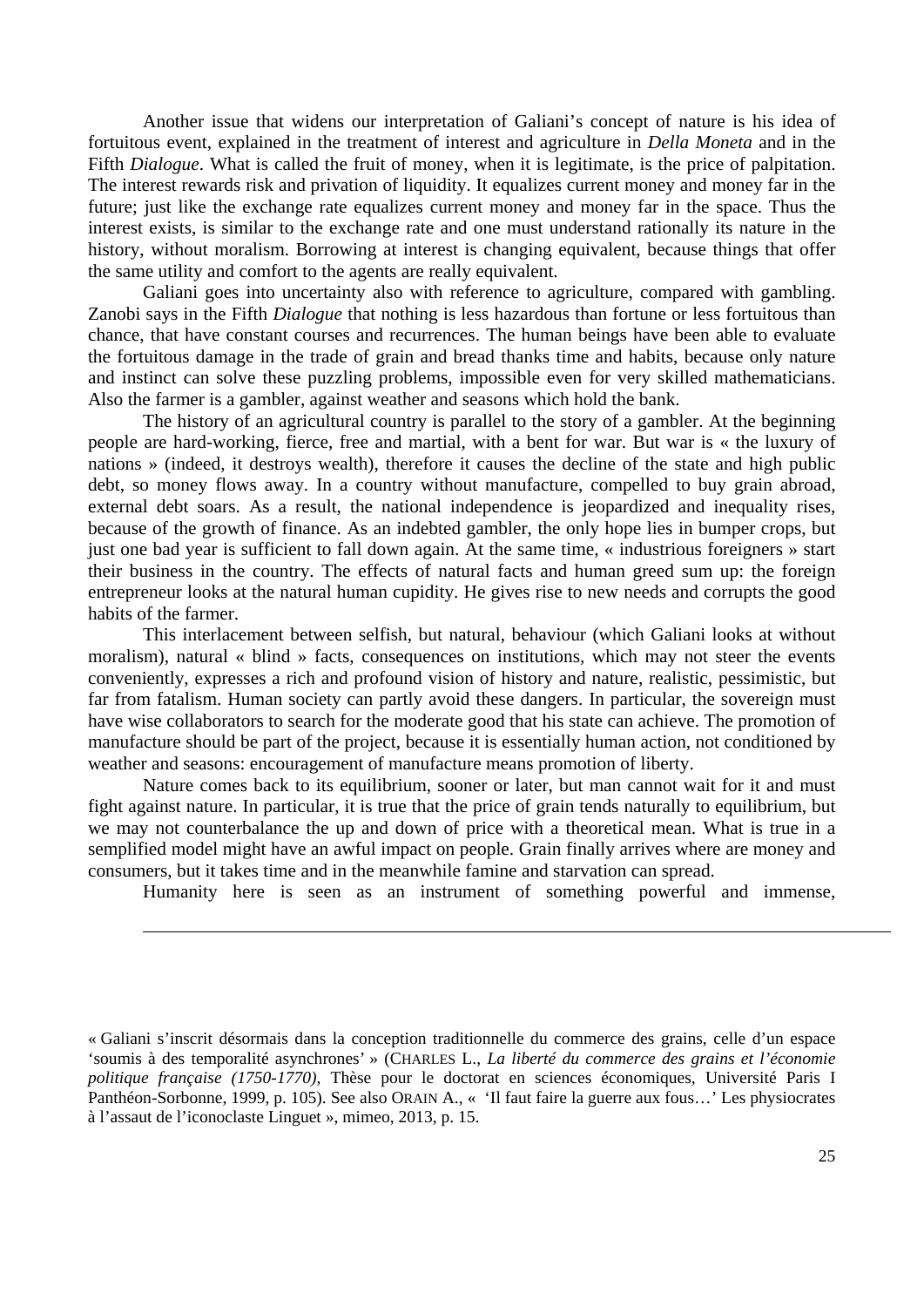incomprehensible, like the Providence of Vico. Only institutions founded upon the real human nature, which sociability is part of, can endure. At the basis of society may not lie the mere strenght, nor the search for utility<sup>[112](#page-25-0)</sup>.

complexity<sup>[113](#page-25-1)</sup>. Rarity depends on nature, but can be modified by man. The modification is carried on by *fatica* (labour), which is the fundamental principle, since only *fatica* gives value<sup>114</sup>. Then rarity can be win by *fatica*<sup>115</sup>. Also the theory of value of Galiani, as we have partly seen, stems from the natural relation between man and things. Utility is a subjective pre-condition, partly natural, partly social. The relation between rarity, value and consumption is depicted in few words, which single out its great

#### III. Concluding remarks

l

In this paper I try to demonstrate that, at the roots of the opposition of Galiani to the international free trade of grain, both his vision of economy, where the human activity gives value to goods, and his vision of the civil and economic progress as a historical result, which is different in different countries and in different ages, are relevant. In both cases Galiani has been influenced by the philosophy of history of Giambattista Vico. Physiocrats trust in the goodness of the *ordre naturel*; Galiani expresses a sort of naturalism not optimistic. Nature is not benign, nor malicious; the development of history in the natural world must be steered with attention and realism. Galiani

<span id="page-25-0"></span><sup>113</sup> « We can safely assume that consumption shapes and varies according to value, just like rarity and value, on their turn, depend on consumption. Then, due to such a relation, the problem is undetermined, as it always is, when two unknown related quantities meet » (« [E'] da stabilirsi per certo che, siccome la rarità ed il valore dipendono dal consumo, così il consumo secondo il valore si conforma e si varia. E da questa concatenazione il problema si rende indeterminato, come lo è sempre che due quantità ignote, che hanno qualche relazione fra loro, vi s'incontrano » GALIANI F., *Della Moneta (1751) e scritti inediti, op. cit.,* p. 53).

 $112$  On this point we can cite the Axiom viii: « Things do not settle or endure out of their natural order » (« Le cose fuori de loro stato naturale né vi si adagiano, né vi durano » VICO G.,, « Scienza Nuova », in *Autobiografia, Poesie, Scienza Nuova (giusta l'edizione del 1744: la 3° ed., pubblicata dal figlio Gennaro)*, a cura di P. SOCCIO, Milano, Garzanti, 2000, p. 246).

<span id="page-25-1"></span><sup>114 «</sup> Now I am going to speak about *fatica*, which is the sole element that gives value to things, not only in artefacts, but also in many natural bodies, such as minerals, stones, wild plants » (« Entro ora a dire della fatica, la quale non solo in tutte le opere che sono intieramente dell'arte, [...] ma anche in molti corpi, come sono i minerali, i sassi, le piante spontanee delle selve, ecc., è l'unica che dà valore alla cosa » *Ibid*., p. 47).

<sup>&</sup>lt;sup>115</sup> Even though Galiani has been considered a forerunner of the theory of labour value (see SCHUMPETER J. A., *Storia dell'analisi economica, op. cit.,* p. 368), his reference to *fatica* rather expresses it as a real cost: man operates in Nature and on Nature, in order to get, in the well known Smith's words, « the necessaries, conveniences, and amusements of human life ». This approach is totally different from the analitical treatment of labour commanded, or labour embedded, we find in the theories of labour value. Here Galiani considers labour as a useful human activity, which produces use value and has nothing to do with the notions of « abstract labour » or the «socially necessary labour » present in the most developed version of the theory. This appears especially when he deals with basic commodities: providentialy, the labourers able to produce foodstuffs are abundant.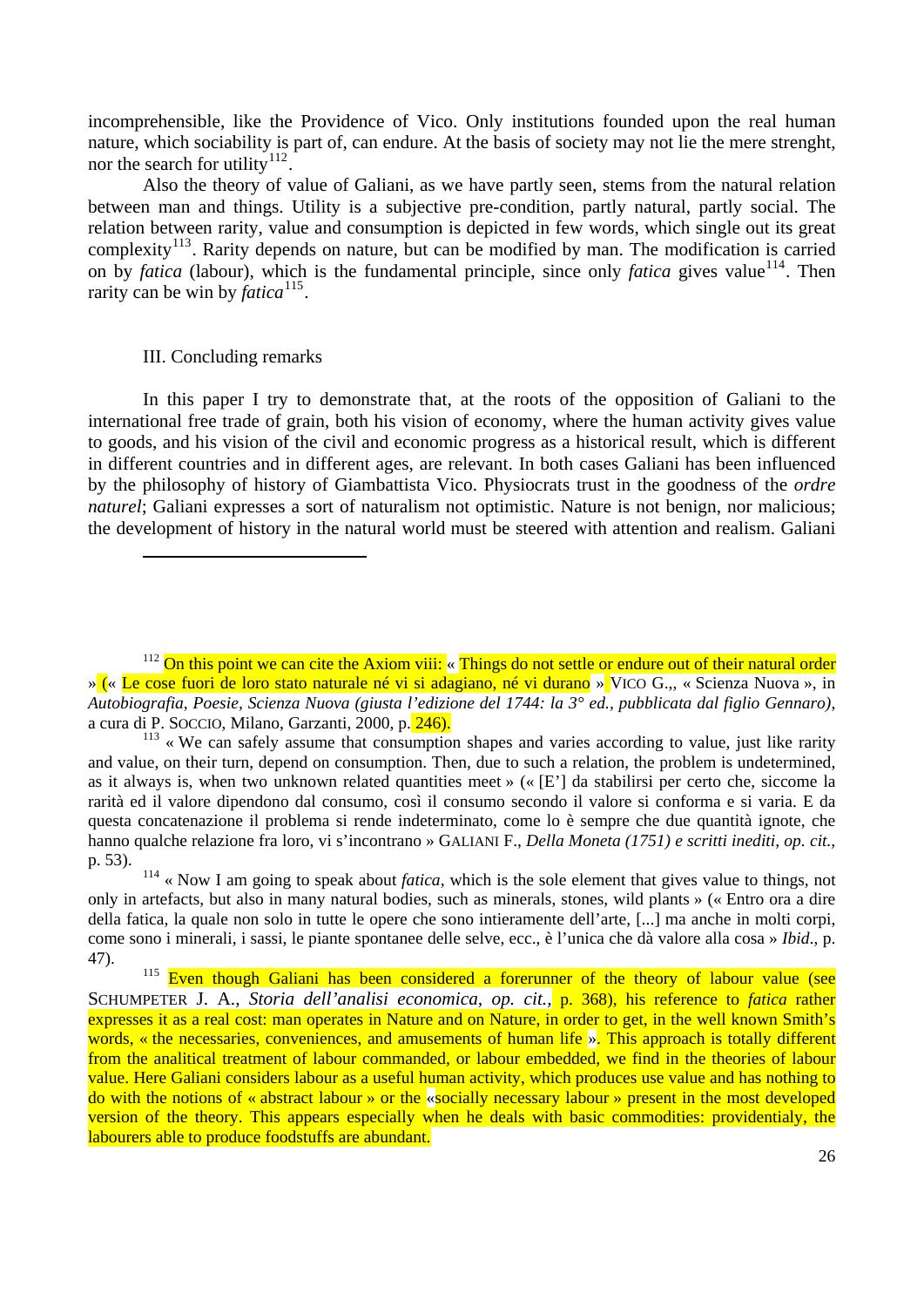consequences, and it is also his general political attitude. Transition is part of the result, the historic al evolution cannot be the outcome of a set of theoretical projets, but is a continuous, endless is skeptical and aware that the transition towards a hypothetical improvement can be really hard. This is true for the free international trade of grain, that, introduced too fast, would engender bad process.

Galiani is anti-physiocratic for his methodological approach, influenced by Vico; and also for his torical reasons, when he looks at the agriculture of the continental part of the Kingdom of Naples. He does not trust in the efficiency of administration and is worried for social peace.

the rigidity of the demand of foodstuffs, gives rise to a theory of value different from the treatment of valu e of Physiocrats, in whose theory prices must ensure the reproduction of the system and the The fundamental idea that the only wealth is man leads Galiani to claim for accessible prices of basic goods. According to him, the *bon prix* must « naturally » conform to utility, scarcity and labour, and a high price means that grain is too rare or too difficult to obtain. A stable price over time is the best possible achievement. The role of labour (*fatica*) and scarcity (*rarità*), together with flow of surplus to agriculture.

perhaps, had brought him to reflect upon economy with his couple of great books written with a time gap of twenty years: « Great truth is that politics is not metaphysical genius, but knowledge of the hard difficulties of human life<sup>116</sup> ». In a letter to Tanucci of 6 February 1769, when he lived in Paris, Galiani puts forward what,

Acknowledgements: I wish to thank Gérard Klotz, Arnaud Orain, Andrea Zanini and an anonymous referee for their suggestions and helpful comments on a previous version of the paper. Usual *c aveats* apply.

**eywords**: Ferdinando Galiani; Giambattista Vico; Physiocracy; Antiphysiocracy; free **K** trade.

#### **REFERENCES**

ABBAGNANO N., Storia della filosofia, vol. II « La filosofia moderna: dal Rinascimento all'Illu minismo », Torino, UTET, 1993.

BADALONI N., *Introduzione a Vico*, Roma – Bari, Laterza, 1984.

BELAVAL Y., « Vico and Anti-cartesianism », G. TAGLIACOZZO and H. V. WHITE (dir.),

<sup>116 «</sup> Grande verità è quella che la politica non è ingegno metafisicante, ma conoscenza della scabrosità della vita umana » (GALIANI F., *Lettere di Ferdinando Galiani al Marchese Bernardo Tanucci*, *op. cit.,* p. 212. The letter is quoted also in GALIANI F., *Dialogues sur le commerce des bleds*, a cura di F. NICOLINI, Milano-Napoli, Ricciardi, 1959, p. 333).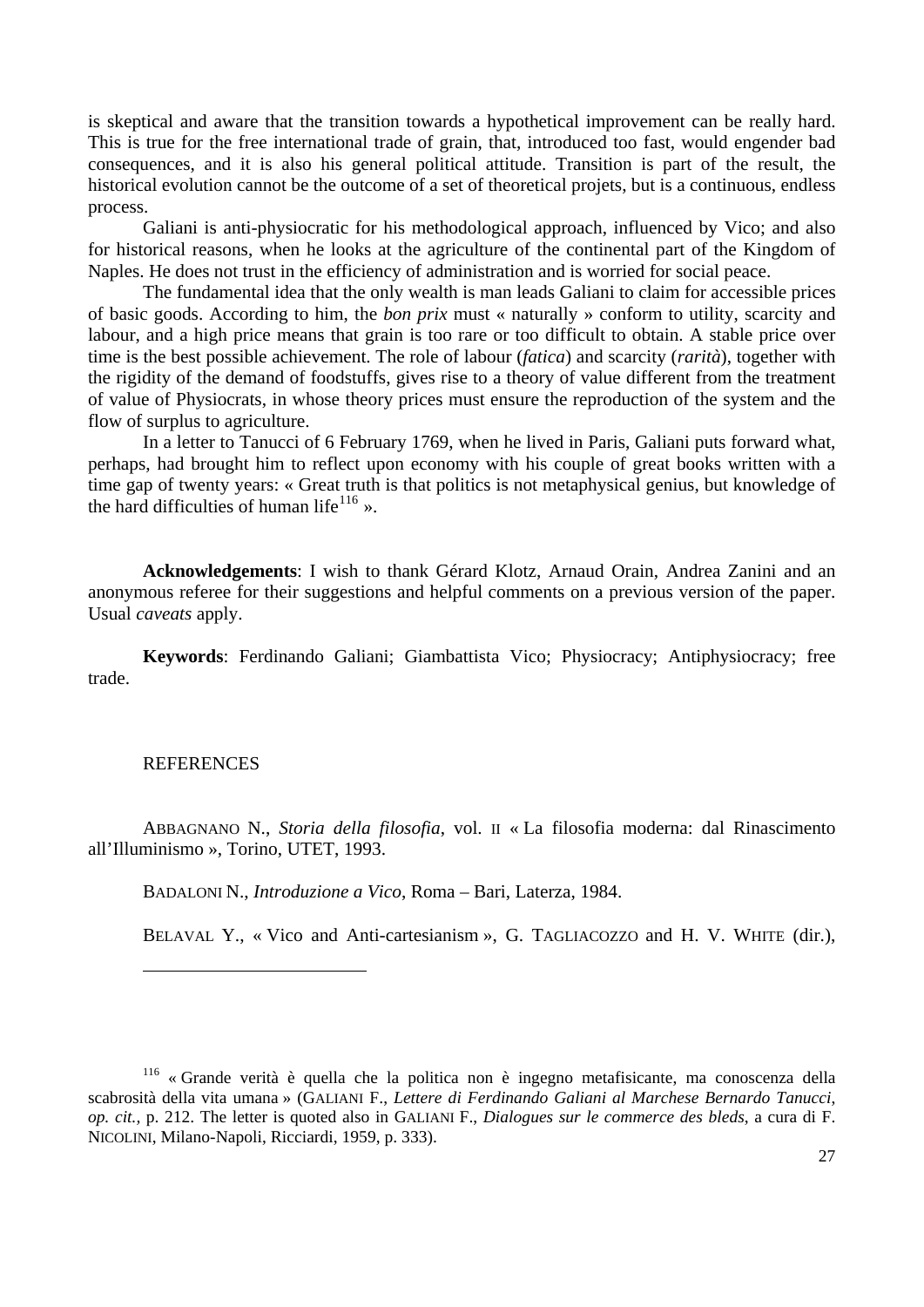*Giamb attista Vico : an International Symposium*, Baltimora, Johns Hopkins Press, 1969, p. 77-91.

BERLIN I., « A Note on Vico's Concept of Knowledge », G. TAGLIACOZZO and H. V. WHITE (dir.), *Giambattista Vico : an International Symposium*, Baltimora, Johns Hopkins Press, 1969, p. 371-37 7.

ERLIN I., *Vico and Herder. Two Studies in the History of Ideas*, London, Chatto and B Windu s, 1980, orig. ed. London, The Hogarth Press, 1976.

BIANCHINI M., Alle origini della scienza economica. Felicità pubblica e matematica sociale *negli e conomisti italiani del Settecento*, Parma, Editrice Studium Parmense, 1982.

CHARLES L., *La liberté du commerce des grains et l'économie politique française (1750- 1770)*, Thèse pour le doctorat en sciences économiques, Université Paris I Panthéon-Sorbonne, 1999.

CORSANO A., *Umanesimo e religione in G. B. Vico*, Bari, Laterza, 1935.

COTRONEO G., « A Renaissance Source of the *Scienza Nuova*: Jean Bodin's Methodus », G. TAGLIACOZZO and H. V. WHITE (dir.), *Giambattista Vico : an International Symposium*, Baltimora, Johns H opkins Press, 1969, p. 51-59.

CROCE B., *La filosofia di G. B. Vico (1911*), Roma – Bari, Laterza, 1973.

DE MAS E., « Vico and Italian thought », G. TAGLIACOZZO and H. V. WHITE (dir.), *Giambattista Vico : an International Symposium*, Baltimora, Johns Hopkins Press, 1969, p. 147- 164.

DE RUGGIERO G., Storia della Filosofia, vol. VI « Da Vico a Kant », Roma - Bari, Laterza, 1976, e d. orig. 1940.

DIAZ F., *Filosofia e politica nel Settecento francese*, Torino, Einaudi, 1962.

DIAZ F., *Introduzione*, GALIANI F., *Opere*, a cura di F. DIAZ e L. GUERCI, Napoli - Milano, Ricciar di, 1975, p. ix-cvi.

DIDEROT D., *Oeuvres*. *Tome III<sup>e</sup> : Politique*, Paris, Robert Laffont, 1995.

DIDEROT D., *Oeuvres*. *Tome V<sup>e</sup> : Correspondance,* Paris, Robert Laffont, 1997.

EINAUDI L., Saggi bibliografici e storici intorno alle dottrine economich., Cap. XI « Galiani econom ista », Roma, Edizioni di Storia e Letteratura, 1953, p. 267-305.

'ÉPINAY L., GALIANI F., *Epistolario (1769-1772 e 1773-1772)*, a cura di S. RAPISARDA, D prefazi one di G. GIARRIZZO, 2 tomi, Palermo, Sellerio, 1996.

FACCARELLO G., « Galiani, Necker and Turgot: a debate on economic reform and policy in eighteenth-century France », G. FACCARELLO *Studies in the history of French political economy*,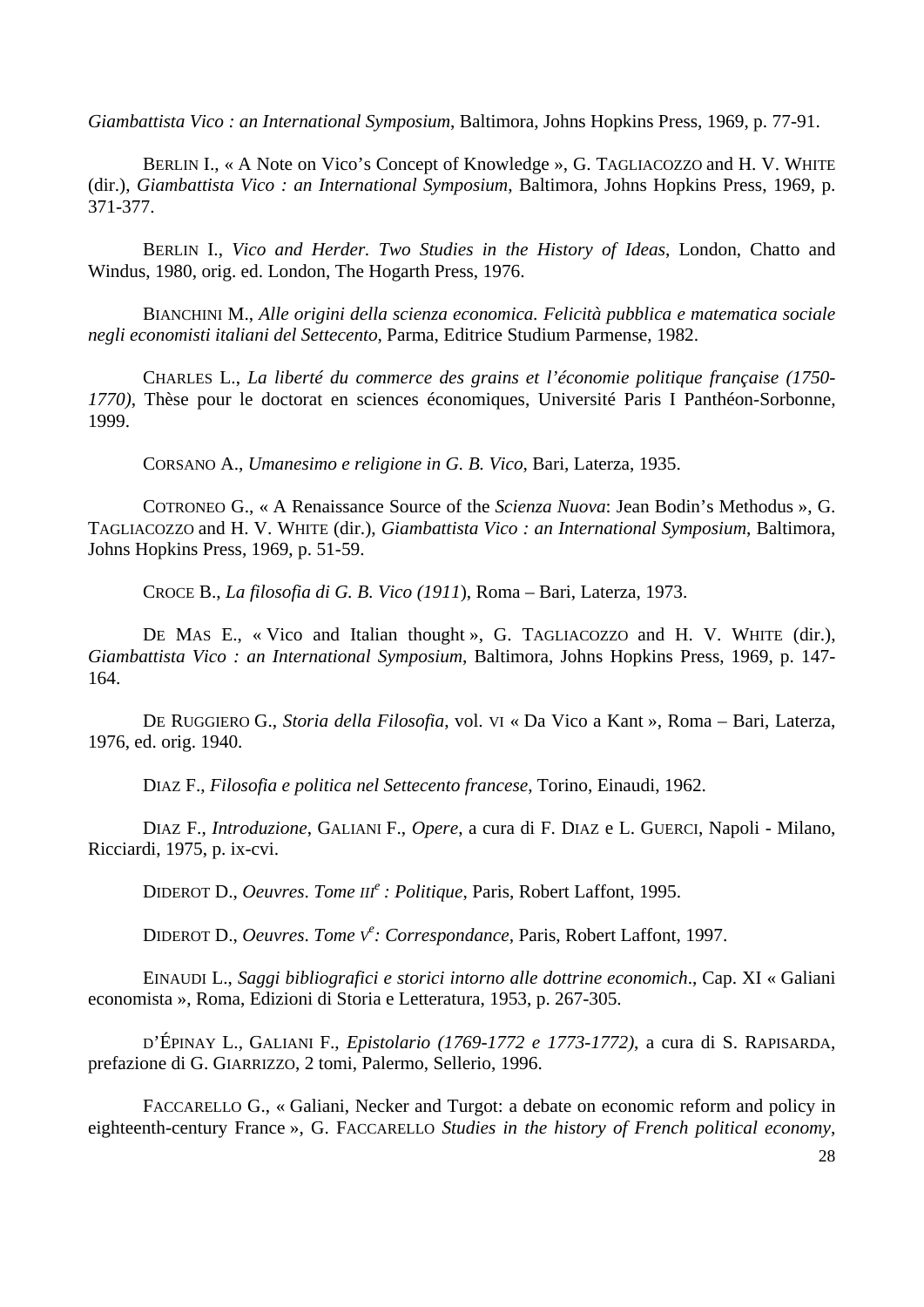London and New York, Routledge, 1998, p. 120-195.

FASSO' G., Storia della filosofia del diritto, vol. II « L'età moderna », edizione aggiornata a cura di C. FARALLI, Roma – Bari, Laterza, 2001.

FAUCCI D., « Vico and Grotius: Jurisconsults of Mankind », G. TAGLIACOZZO, H. V. WHITE (dir.), *Giambattista Vico : an International Symposium*, Baltimora, Johns Hopkins Press, 1969, p. 61-76.

GALIANI F., Lettere di Ferdinando Galiani al Marchese Bernardo Tanucci, pubblicate per cura di Augusto Bazzoni, Firenze, presso Gio. Pietro Vieusseux, 1880.

GALIANI F., *Dialogues sur le commerce des bleds. Giusta l'editio princeps del 1770*, con append ici illustrative di F. NICOLINI, Milano-Napoli, Riccardo Ricciardi, 1959.

GALIANI F., « Un inedito dell'abate Galiani », a cura di F. NICOLINI, *Biblion*, I, 1959, p. 139-156

GALIANI F., *Della Moneta (1751) e scritti inediti*, con introduzione di A. CARACCIOLO e a cura di A. MEROLA, Milano, Feltrinelli, 1963.

GALIANI F., *Opere*, a cura di F. DIAZ e L. GUERCI, Napoli - Milano, Ricciardi, 1975.

GALIANI F., *Dialogues sur le commerce des bleds (1770)*, Napoli, Banco di Napoli, 1987.

GALIANI F., *De la monnaie / Della Moneta*, édité et traduit sous la direction de A. TIRAN, Paris, E conomica, 2005.

GEYMONAT L., TISATO R., « Il pensiero filosofico – pedagogico italiano », GEYMONAT L., *Storia del pensiero filosofico e scientifico*, *vol. III « Il Settecento »*, Milano, Garzanti, 1975, p. 436- 488.

GIOCOLI N., « Value and interest in Ferdinando Galiani's *Della Moneta* », *History of Econom ic Ideas*, IX, 3, p. 95-135.

ISRAEL J. I., *Radical Enlightenment. Philosophy and the Making of Modernity 1650-1750*, Oxford , Oxford University Press.

KAPLAN S. L., *Bread, Politics and Political Economy in the Reign of Louis XV*, The Hague, M. Nijh off, 2 vols., 1976.

KAPLAN S. L. « Le complot de famine: histoire d'un rumeur au XVIII<sup>e</sup> siècle », *Cahiers des Annale s*, 39, Paris, Librerie Armand Colin, 1982.

LOTZ G., « La question des blés en France au dix-huitième siècle: Galiani, critique des K Physio crates », *Il Pensiero Economico Italiano*, VIII, 2, 2000, p. 147-183.

KLOTZ G., « Le dialogue des *Dialogues*, ou la question du libéralisme en France au XVIIe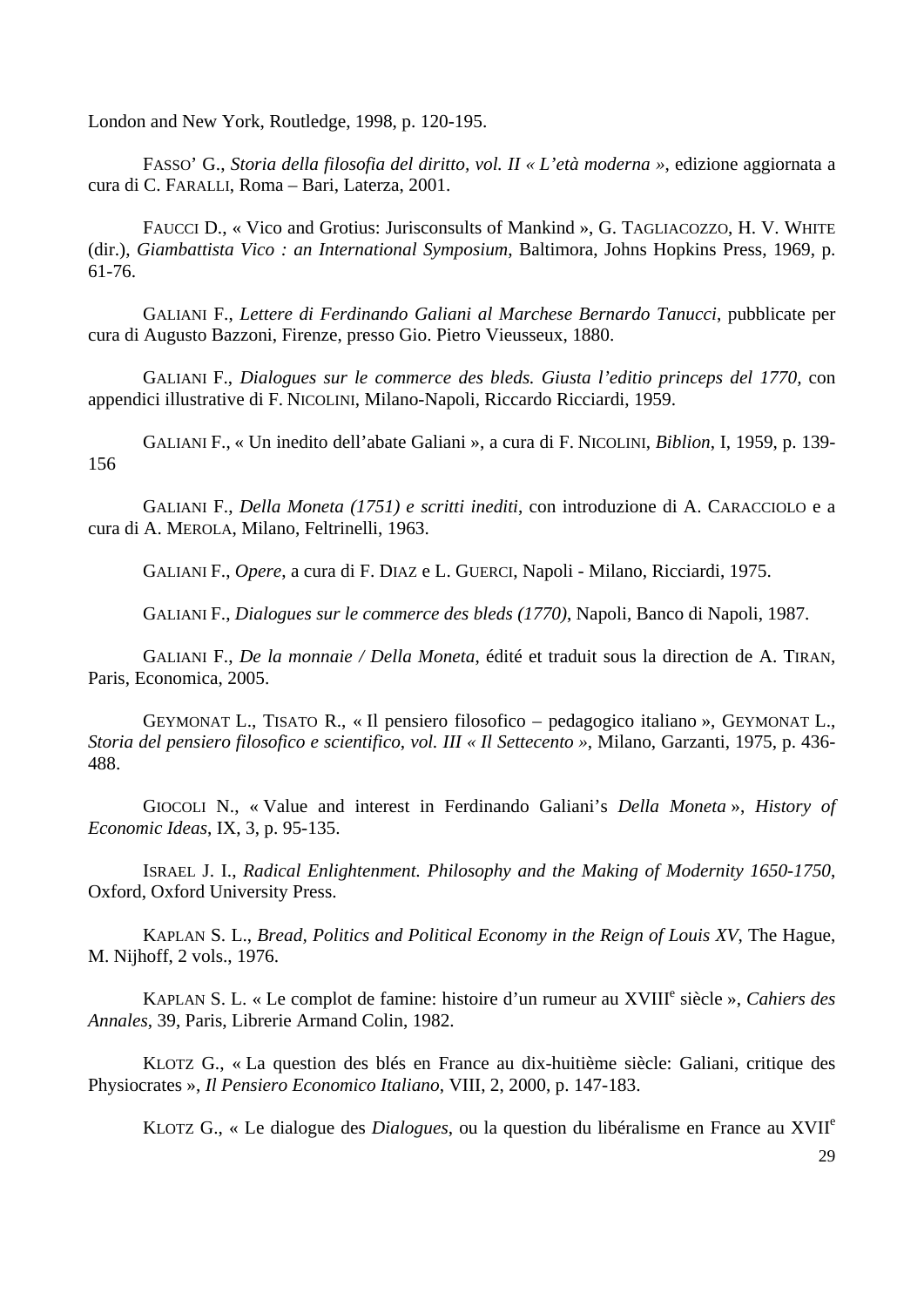siècle », J. L. FOURNEL, J. GUILHAUMOU, J. P. POTIER, J. C. ANGAUT, L. BAGGIONI, et A. CLEMENT, (dir.), *Libertés et libéralisme: formation et circulation des concepts*, Paris, ENS, 2012, p. 117-135.

LABRIOLA A., *Scritti filosofici e politici*, Torino, Einaudi, 1973.

ARX K., *Storia dell'economia politica. Teorie sul plusvalore*, a cura di C. PENNAVAJA, vol. M III, trad . it. di S. DE WAAL, Roma, Editori Riuniti.

INERBI M., « Diderot, Galiani e la polemica sulla Fisiocrazia », *Studi Storici*, 14, 1, 1973, M p. 147- 184.

NECKER J., « Sur la legislation et le commerce des grains (1775) », in *Collection des Principaux Economistes*, tome 15 « Mélanges d'économie politique », II, Réimpression de l'édition 1848, O snabrück, Otto Zeller, 1966.

NICOLINI F., « Avvertenza », in *La Signora d'Épinay e l'Abate Galiani. Lettere inedite (1769-1 772)*, con Introduzione e note di F. NICOLINI, Bari, Laterza, 1929, p. 7-12.

NICOLINI F., « Introduzione », in GALIANI F., *Dialogues sur le commerce des bleds. Giusta l'editio princeps del 1770,* con appendici illustrative di F. NICOLINI, Milano-Napoli, Riccardo Ricciar di, 1959, p. ix-xxix.

ORAIN A., « 'Il faut faire la guerre aux fous...' Les physiocrates à l'assaut de l'iconoclaste Linguet », mimeo, 2013.

PERROT J. C., *Une histoire intellectuelle de l'économie politique. XVII<sup>e</sup>-XVIII<sup>e</sup> siècle, Paris,* Edition s de l'École des Hautes Études en Sciences Sociales, 1992.

PONS A., « Vico and French thought », G. TAGLIACOZZO and H. V. WHITE (dir.), *Giambattista Vico : an International Symposium*, Baltimora, Johns Hopkins Press, 1969, p. 165- 185.

RAO A. M., « Il riformismo borbonico a Napoli », Storia della società italiana, vol. XII « Il secolo dei lumi e delle riforme », Milano, Teti, 1989, p. 215-290.

RICUPERATI G., *Frontiere e limiti della ragione*, Torino, UTET, 2006.

RONCHETTI E., « Introduzione », GALIANI F., *Dialoghi sul commercio dei grani*, trad. it. di L. CAL ABI, Roma, Editori Riuniti, 1978, p. 7-41.

ROSSELLI A., « The role of the precious metals in *Della Moneta* by Ferdinando Galiani», *History of Economic Ideas*, IX, 3, 2001, p. 43-60.

SCHUMPETER J. A., Storia dell'analisi economica, 3 vol., trad. it. di P. SYLOS LABINI e L. OCCHIO NERO, Torino, Boringhieri, 2003, ed. orig. 1954.

– La Signora d'Épinay e l'Abate Galiani. Lettere inedite (1769-1772), con Introduzione e note di F. NICOLINI, Bari, Laterza, 1929.